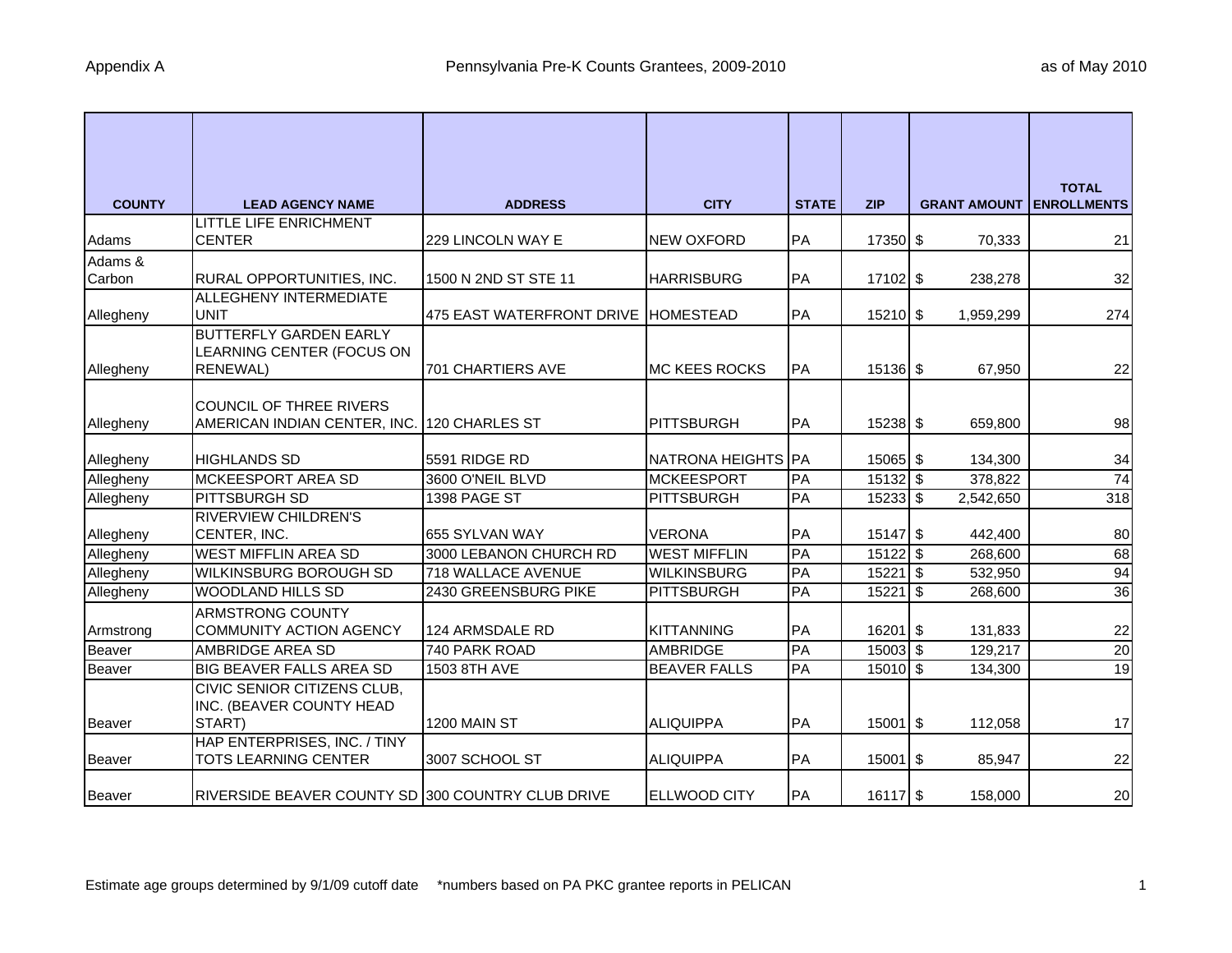| <b>COUNTY</b>   | <b>LEAD AGENCY NAME</b>                                       | <b>ADDRESS</b>        | <b>CITY</b>           | <b>STATE</b> | <b>ZIP</b>  | <b>GRANT AMOUNT</b> | <b>TOTAL</b><br><b>ENROLLMENTS</b> |
|-----------------|---------------------------------------------------------------|-----------------------|-----------------------|--------------|-------------|---------------------|------------------------------------|
| Beaver          | WESTERN BEAVER COUNTY SD                                      | <b>216 ENGLE RD</b>   | <b>INDUSTRY</b>       | PA           | 15052 \$    | 158,000             | <b>20</b>                          |
| Beaver &        |                                                               |                       |                       |              |             |                     |                                    |
| <b>Butler</b>   | LIFESTEPS, INC.                                               | 383 NEW CASTLE RD     | <b>BUTLER</b>         | PA           | $16001$ \$  | 406,850             | 93                                 |
| Bedford         | CHESTNUT RIDGE SD                                             | 3281 VALLEY RD        | <b>FISHERTOWN</b>     | PA           | 15539 \$    | 253,000             | 69                                 |
| Bedford         | <b>TUSSEY MOUNTAIN SD</b>                                     | 1110 MIFFLIN ST       | <b>SAXTON</b>         | PA           | 16678 \$    | 173,354             | 44                                 |
|                 | <b>BERKS COMMUNITY ACTION</b>                                 |                       |                       |              |             |                     |                                    |
| <b>Berks</b>    | PROGRAM                                                       | PO BOX 22             | <b>READING</b>        | PA           | 19603 \$    | 1,603,700           | 251                                |
|                 | CHILD ADVOCATES OF BLAIR                                      |                       |                       |              |             |                     |                                    |
| <b>Blair</b>    | COUNTY, INC.                                                  | 319 SYCAMORE ST       | <b>ALTOONA</b>        | PA           | 16602 \$    | 238,944             | 34                                 |
| Blair           | <b>KIDS FIRST BLAIR COUNTY</b>                                | 2713 W CHESTNUT AVE   | <b>ALTOONA</b>        | PA           | 16601 \$    | 141,428             | 20                                 |
| Blair           | <b>TYRONE AREA SD</b>                                         | 601 CLAY AVE          | <b>TYRONE</b>         | PA           | 16686 \$    | 343,650             | 69                                 |
|                 | BEGIN WITH US CC AND                                          |                       |                       |              |             |                     |                                    |
| <b>Blair</b>    | PRESCHOOL INC                                                 | 703 GRANT AVE         | <b>ALTOONA</b>        | PA           | 16602 \$    | 268,600             | 34                                 |
| <b>Bradford</b> | ATHENS AREA SD                                                | 204 WILLOW STREET     | <b>ATHENS</b>         | PA           | 18810 \$    | 118,500             | 15                                 |
|                 | NORTH PENN COMPREHENSIVE<br><b>HEALTH SERVICES / BRADFORD</b> |                       |                       |              |             |                     |                                    |
| <b>Bradford</b> | <b>TIOGA HEAD START</b>                                       | <b>22 WALNUT ST</b>   | <b>WELLSBORO</b>      | <b>PA</b>    | $16901$ $$$ | 123,617             | 34                                 |
| <b>Bradford</b> | <b>WYALUSING VALLEY</b><br>CHILDREN'S CENTER, INC.            | <b>RR 1 BOX 185 B</b> | <b>WYALUSING</b>      | PA           | 18853 \$    | 284,400             | 36                                 |
| <b>Bucks</b>    | <b>BRISTOL TOWNSHIP SD</b>                                    | 6401 MILL CREEK RD    | <b>LEVITTOWN</b>      | PA           | 19057 \$    | 473,428             | 62                                 |
| <b>Bucks</b>    | MORRISVILLE BOROUGH SD                                        | 150 CLYMER AVE        | <b>MORRISVILLE</b>    | PA           | 19067 \$    | 249,950             | 45                                 |
| <b>Bucks</b>    | <b>NESHAMINY SD</b>                                           | 2001 OLD LINCOLN HWY  | LANGHORNE             | PA           | 19047 \$    | 72,500              | 20                                 |
|                 | UNITED WAY OF BUCKS                                           |                       |                       |              |             |                     |                                    |
| <b>Bucks</b>    | <b>COUNTY</b>                                                 | 413 HOOD BLVD         | <b>FAIRLESS HILLS</b> | PA           | 19030 \$    | 305,999             | 49                                 |
|                 | <b>BUTLER COUNTY CHILDREN'S</b>                               |                       |                       |              |             |                     |                                    |
| <b>Butler</b>   | CENTER, INC.                                                  | 131 HOMEWOOD DR       | <b>BUTLER</b>         | PA           | $16001$ \$  | 274,830             | 53                                 |
| Cambria         | <b>CAMBRIA HEIGHTS SD</b>                                     | 428 GLENDALE RD       | <b>PATTON</b>         | PA           | 16668 \$    | 134,300             | 17                                 |
|                 | <b>COMMUNITY ACTION</b><br>PARTNERSHIP OF CAMBRIA             |                       |                       |              |             |                     |                                    |
| Cambria         | <b>COUNTY</b>                                                 | 516 MAIN ST           | <b>JOHNSTOWN</b>      | <b>PA</b>    | $15901$ \$  | 613,891             | 121                                |
| Cambria         | <b>CONEMAUGH VALLEY SD</b>                                    | 1340 WILLIAM PENN AVE | <b>JOHNSTOWN</b>      | PA           | 15906 \$    | 201,430             | 34                                 |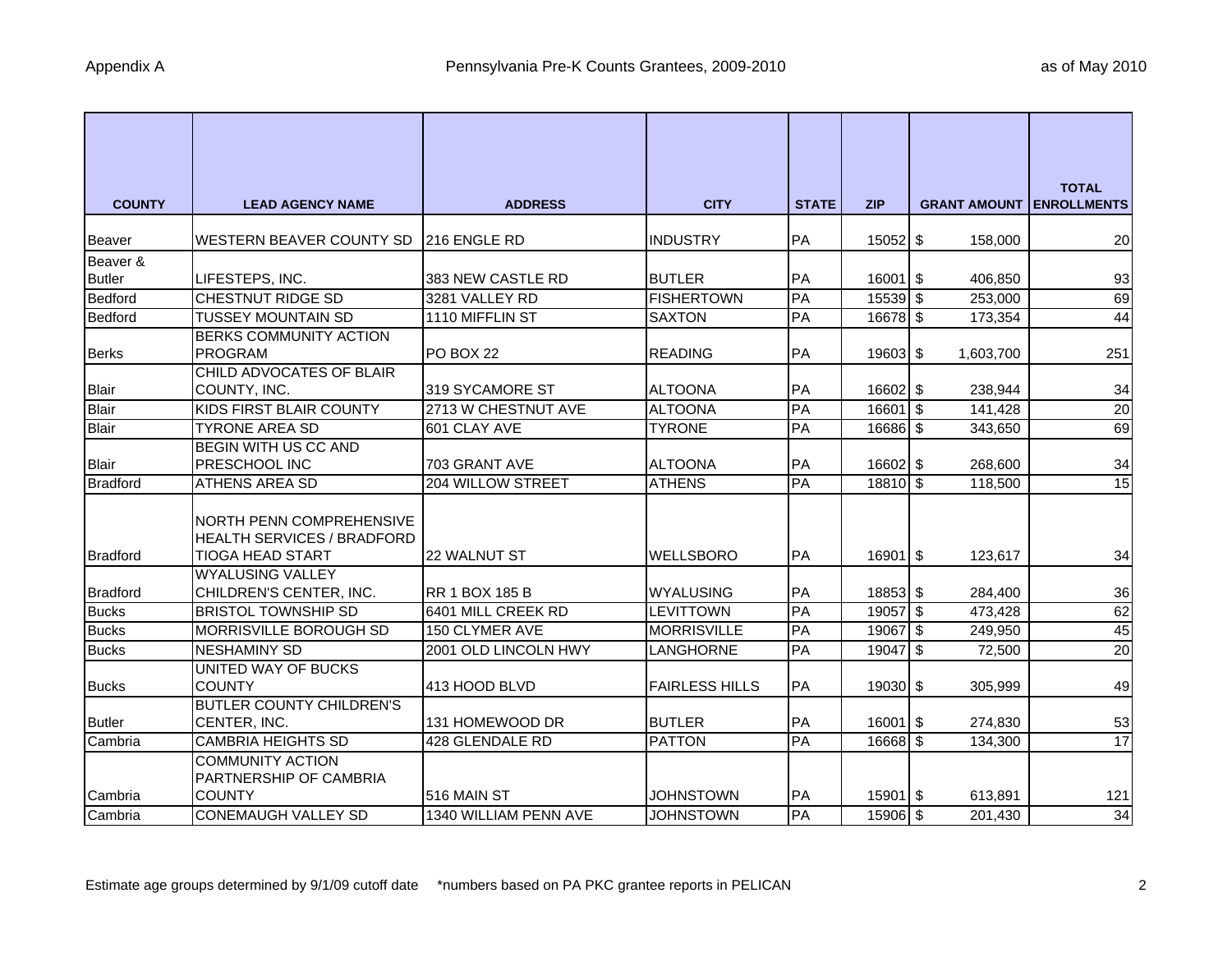| <b>COUNTY</b>          | <b>LEAD AGENCY NAME</b>           | <b>ADDRESS</b>                          | <b>CITY</b>            | <b>STATE</b> | <b>ZIP</b> | <b>GRANT AMOUNT</b> | <b>TOTAL</b><br><b>ENROLLMENTS</b> |
|------------------------|-----------------------------------|-----------------------------------------|------------------------|--------------|------------|---------------------|------------------------------------|
| Cambria                | <b>GREATER JOHNSTOWN SD</b>       | 1091 BROAD STREET                       | <b>JOHNSTOWN</b>       | PA           | 15906 \$   | 94,200              | 12                                 |
|                        |                                   |                                         | <b>NORTHERN</b>        |              |            |                     |                                    |
| Cambria                | <b>NORTHERN CAMBRIA SD</b>        | 600 JOSEPH STREET                       | <b>CAMBRIA</b>         | PA           | 15714 \$   | 118,500             | 30                                 |
| Cambria                | PENN CAMBRIA SD                   | 214 POWELL AVENUE                       | <b>CRESSON</b>         | PA           | 16630 \$   | 120,955             | 24                                 |
| Cambria &              |                                   |                                         |                        |              |            |                     |                                    |
| Clearfield             | <b>HARMONY AREA SD</b>            | 5239 RIDGE ROAD                         | <b>WESTOVER</b>        | PA           | 16692 \$   | 158,000             | 61                                 |
|                        | NORTHERN TIER COMMUNITY           |                                         |                        |              |            |                     |                                    |
| Cameron                | <b>ACTION CENTER</b>              | 79 1/2 MECHANIC STREET                  | <b>BRADFORD</b>        | PA           | 16701 \$   | 118,500             | 15                                 |
| Carbon                 | JIM THORPE AREA SD                | 410 CENTER AVE                          | <b>JIM THORPE</b>      | PA           | 18229 \$   | 158,000             | 41                                 |
|                        | THE PENNSYLVANIA STATE            |                                         |                        |              |            |                     |                                    |
| Centre                 | <b>UNIVERSITY</b>                 | 201 HENDERSON BLDG                      | <b>UNIVERSITY PARK</b> | PA           | 16802 \$   | 335,750             | 35                                 |
|                        | CHILD DEVELOPMENT & FAMILY        |                                         |                        |              |            |                     |                                    |
| Centre                 | COUNCIL OF CENTRE COUNTY          | 2565 PARK CENTER BLVD                   | <b>STATE COLLEGE</b>   | PA           | 16801 \$   | 268,600             | 40                                 |
| Centre &<br>Clearfield | CEN-CLEAR CHILD SERVICES,<br>INC. | 1633 PHILIPSBURG-BIGLER HW IPHILIPSBURG |                        | PA           | 16866 \$   | 858,200             | 194                                |
|                        | CREATIVE EDUCATION, INC.          | 1027 NEWARK RD                          | <b>TOUGHKENAMON</b>    | PA           | $19374$ \$ | 67,318              | 9                                  |
| Chester<br>Chester     | OWEN J ROBERTS SD                 | 901 RIDGE RD                            | <b>POTTSTOWN</b>       | PA           | 17022 \$   | 158,000             | 17                                 |
|                        | <b>WARWICK CHILD CARE CENTER,</b> |                                         |                        |              |            |                     |                                    |
| Chester                | INC.                              | 300 N POTTSTOWN PIKE                    | <b>EXTON</b>           | PA           | $19341$ \$ | 126,400             | 16                                 |
| Chester &              |                                   |                                         |                        |              |            |                     |                                    |
| Montgomery             | <b>POTTSTOWN SD</b>               | <b>BEECH &amp; PENN STREETS</b>         | <b>POTTSTOWN</b>       | PA           | 19464 \$   | 981,328             | 138                                |
| Clarion &              | JEFFERSON-CLARION HEAD            |                                         |                        |              |            |                     |                                    |
| Jefferson              | START, INC.                       | 18 WESTERN AVE                          | <b>BROOKVILLE</b>      | PA           | $15825$ \$ | 750,650             | 195                                |
|                        | CHILDREN'S AID SOCIETY IN         |                                         |                        |              |            |                     |                                    |
| Clearfield             | <b>CLEARFIELD COUNTY</b>          | 1008 S 2ND ST                           | <b>CLEARFIELD</b>      | PA           | 16830 \$   | 134,300             | 17                                 |
|                        | <b>LYCOMING-CLINTON COUNTIES</b>  |                                         |                        |              |            |                     |                                    |
| Clinton &              | <b>COMMISSION FOR COMMUNITY</b>   |                                         |                        |              |            |                     |                                    |
| Lycoming               | ACTION (STEP), INC.               | 2138 LINCOLN ST                         | WILLIAMSPORT           | PA           | $17701$ \$ | 604,489             | 77                                 |
|                        | <b>COLUMBIA DAY CARE</b>          |                                         |                        |              |            |                     |                                    |
| Columbia               | PROGRAM, INC.                     | 215 E 5TH ST                            | <b>BLOOMSBURG</b>      | PA           | 17815 \$   | 106,725             | 15                                 |
| Crawford               | <b>PENNCREST SD</b>               | 18741 STATE HWY 198                     | SAEGERTOWN             | PA           | 16433 \$   | 334,942             | 56                                 |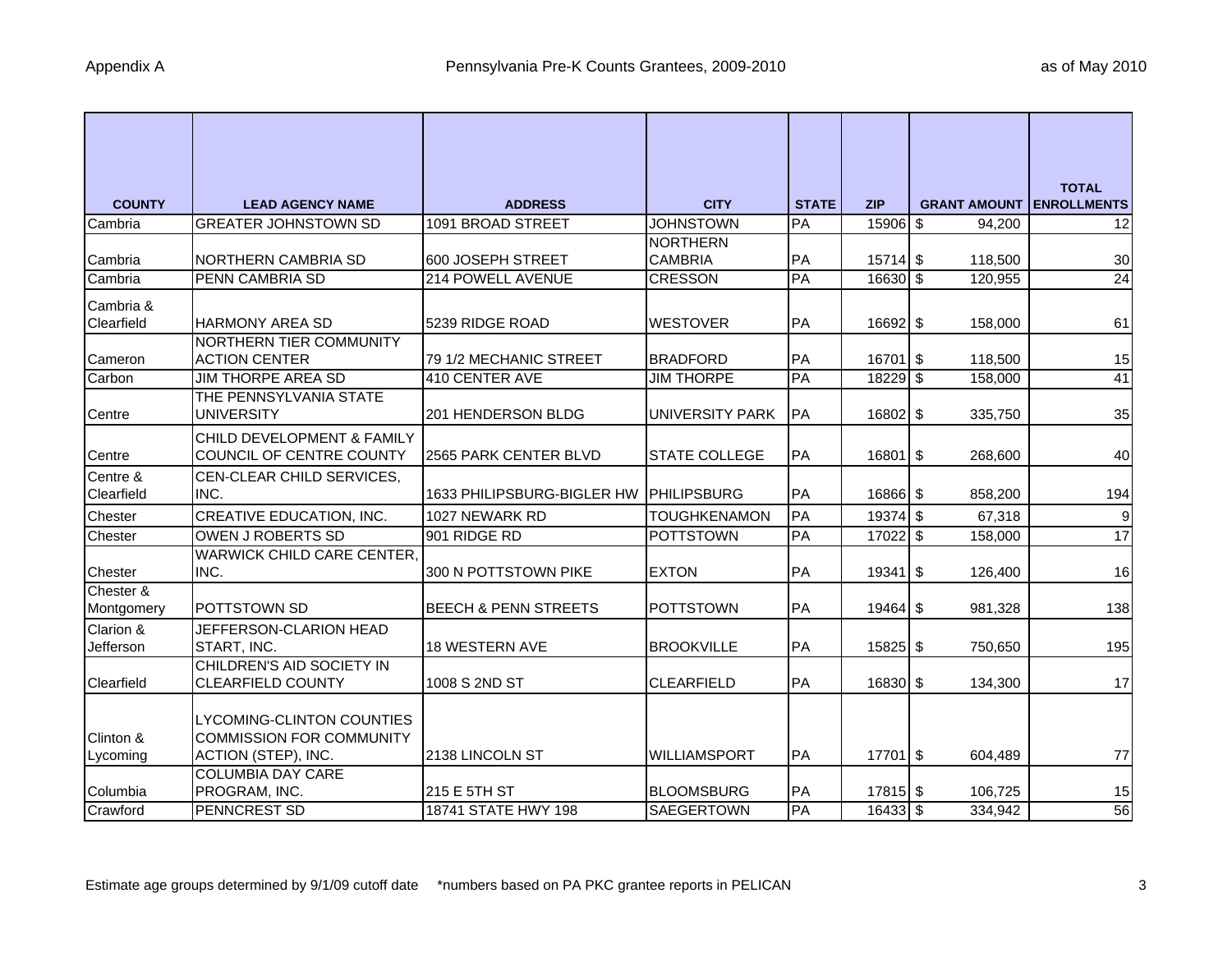| <b>COUNTY</b> | <b>LEAD AGENCY NAME</b>                            | <b>ADDRESS</b>                       | <b>CITY</b>                    | <b>STATE</b> | <b>ZIP</b>             | <b>GRANT AMOUNT LENROLLMENTS</b> | <b>TOTAL</b>           |
|---------------|----------------------------------------------------|--------------------------------------|--------------------------------|--------------|------------------------|----------------------------------|------------------------|
|               | <b>FAMILY &amp; COMMUNITY</b>                      |                                      |                                |              |                        |                                  |                        |
| Crawford      | <b>CHRISTIAN ASSOCIATION</b>                       | 378 CHESTNUT ST                      | <b>MEADVILLE</b>               | <b>PA</b>    | $16335$ \$             | 487,214                          | 93                     |
|               | CARLISLE DAY CARE CENTER,                          |                                      |                                |              |                        |                                  |                        |
| Cumberland    | INC.                                               | 100 E POMFRET ST                     | <b>CARLISLE</b>                | PA           | $17013$ \$             | 94,800                           | 11                     |
| Cumberland    | MECHANICSBURG AREA SD                              | 100 E ELMWOOD AVE                    | <b>MECHANICSBURG</b>           | PA           | 17055 \$               | 79,000                           | 12                     |
| Cumberland,   |                                                    |                                      |                                |              |                        |                                  |                        |
| Lancaster, &  | <b>KNOWLEDGE LEARNING</b>                          |                                      |                                |              |                        |                                  |                        |
| York          | <b>CORPORATION</b>                                 | <b>1849 CHARTER LN</b>               | <b>LANCASTER</b>               | PA           | 17601 \$               | 406,850                          | 51                     |
| Dauphin       | <b>HALIFAX AREA SD</b>                             | 3940 PETERS MOUNTAIN ROAD HALIFAX    |                                | PA           | 17032 \$               | 165,236                          | 30                     |
| Dauphin       | <b>HARRISBURG CITY SD</b>                          | 2101 N FRONT ST                      | <b>HARRISBURG</b>              | PA           | $17110$ \$             | 3,412,800                        | 433                    |
| Dauphin       | HEAVEN SENT ACADEMY LLC                            | 1105 WESTMINSTER RD                  | <b>HARRISBURG</b>              | PA           | 17109 \$               | 159,000                          | $\overline{a}$         |
| Dauphin       | STEELTON-HIGHSPIRE SD                              | 4 WALNUT ST                          | <b>STEELTON</b>                | PA           | $17113$ \$             | 67,150                           | 20                     |
| Delaware      | CHESTER-UPLAND SD                                  | 1720 MELROSE AVENUE                  | <b>CHESTER</b>                 | PA           | $19013$ \$             | 948,000                          | 80                     |
|               | <b>DELAWARE COUNTY</b>                             |                                      |                                |              |                        |                                  |                        |
| Delaware      | <b>INTERMEDIATE UNIT #25</b>                       | 6 OLIVE ST                           | <b>MEDIA</b>                   | PA           | 19063 \$               | 1,880,415                        | 253                    |
| Erie          | <b>CORRY AREA SD</b>                               | 18700 CONELWAY RD                    | <b>CORRY</b>                   | PA           | 16407 \$               | 316,000                          | 40                     |
|               | DR. GERTRUDE A. BARBER                             |                                      |                                |              |                        |                                  |                        |
| Erie          | CENTER, INC.                                       | 100 BARBER PL                        | <b>ERIE</b>                    | PA           | 16507 \$               | 229,100                          | 29                     |
| Erie          | EARLY CONNECTIONS, INC.                            | 420 W 6TH ST                         | <b>ERIE</b>                    | PA           | 16507 \$               | 224,650                          | 40                     |
| Erie          | <b>ERIE CITY SD</b>                                | 148 W 21ST ST                        | <b>ERIE</b>                    | PA           | 16502 \$               | 1,231,600                        | 226                    |
|               | <b>GREATER ERIE COMMUNITY</b>                      |                                      |                                |              |                        |                                  |                        |
| Erie<br>Erie  | <b>ACTION COMMITTEE</b>                            | 18 W 9TH ST                          | <b>ERIE</b><br><b>FAIRVIEW</b> | PA<br>PA     | $16501$ \$             | 485,333                          | 77                     |
| Erie          | MILLCREEK TOWNSHIP SD<br>BENEDICTINE SISTERS, INC. | 5774 STERRETTANIA RD<br>345 E 9TH ST | <b>ERIE</b>                    | PA           | $16415$ \$<br>16503 \$ | 118,500                          | 29<br>$6 \overline{6}$ |
| Erie          | YMCA OF GREATER ERIE                               | 31 W 10TH ST                         | <b>ERIE</b>                    | PA           | 16501 \$               | 158,000<br>885,450               | 161                    |
| Fayette       | <b>FRAZIER SD</b>                                  | 403 W CONSTITUTION STREET            | <b>PERRYOPOLIS</b>             | PA           | 15473 \$               | 177,750                          | 46                     |
|               |                                                    |                                      |                                |              |                        |                                  |                        |
| Fayette       | PIC - WESTMORELAND/FAYETTE 531 S. MAIN STREET      |                                      | <b>GREENSBURG</b>              | PA           | 15601 \$               | 1,069,081                        | 146                    |
| Franklin      | <b>CHAMBERSBURG AREA SD</b>                        | <b>435 STANLEY AVENUE</b>            | <b>CHAMBERSBURG</b>            | PA           | 17201 \$               | 421,666                          | 63                     |
| Franklin      | <b>FANNETT-METAL SD</b>                            | 14823 PATH VALLEY ROAD               | <b>WILLOW HILL</b>             | PA           | $17271$ \$             | 140,556                          | 21                     |
| Fulton        | SOUTHERN FULTON SD                                 | 3072 GREAT COVE RD                   | <b>WARFORDSBURG</b>            | PA           | 17267 \$               | 181,238                          | 47                     |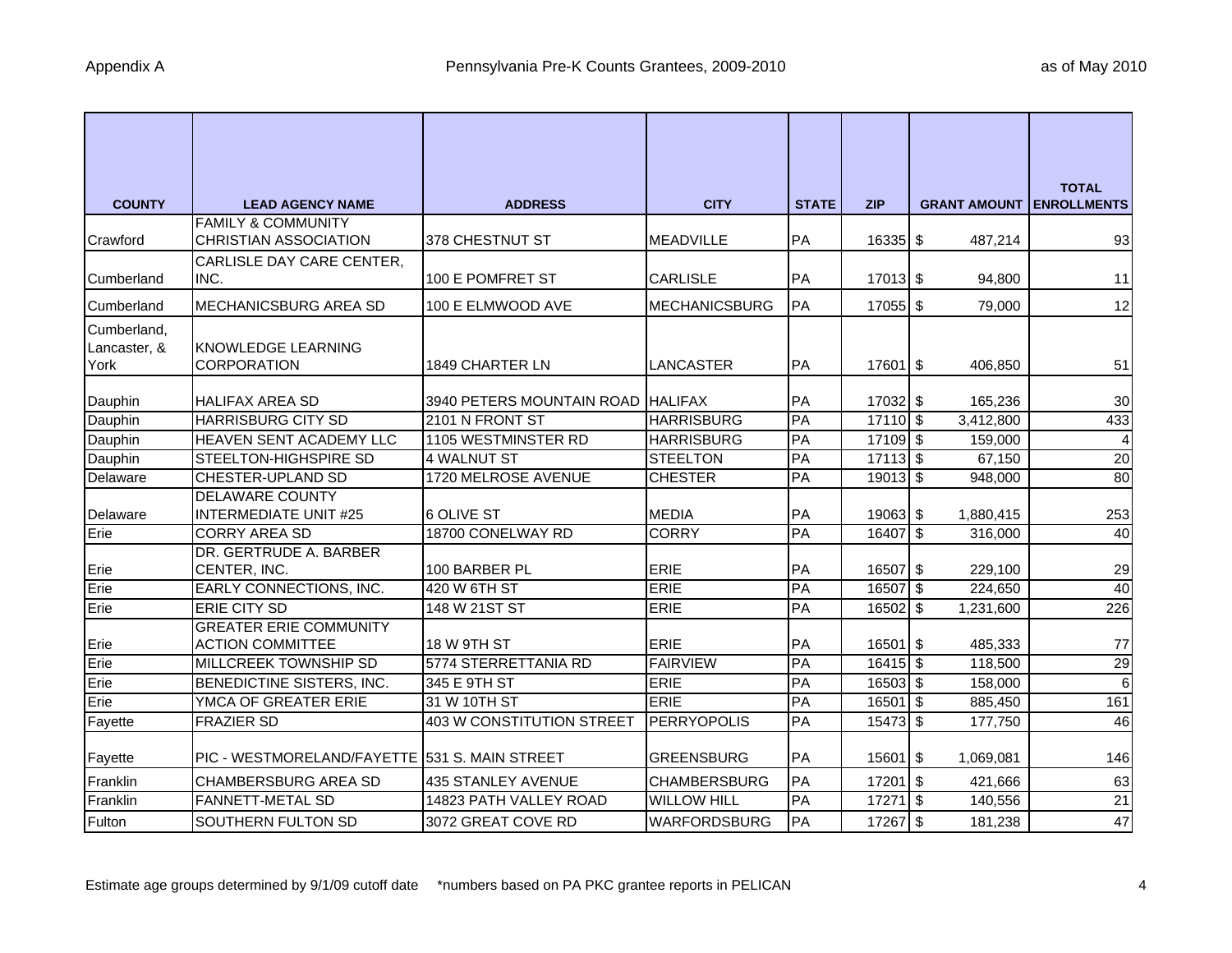| <b>COUNTY</b> | <b>LEAD AGENCY NAME</b>                            | <b>ADDRESS</b>                              | <b>CITY</b>                | <b>STATE</b> | <b>ZIP</b> | <b>GRANT AMOUNT</b> | <b>TOTAL</b><br><b>ENROLLMENTS</b> |
|---------------|----------------------------------------------------|---------------------------------------------|----------------------------|--------------|------------|---------------------|------------------------------------|
| Greene &      | <b>COMMUNITY ACTION</b>                            |                                             |                            |              |            |                     |                                    |
| Washington    | <b>SOUTHWEST</b>                                   | 150 W BEAU ST STE 304                       | <b>WASHINGTON</b>          | PA           | $15301$ \$ | 1,289,228           | 185                                |
|               | HUNTINGDON COUNTY CHILD &                          |                                             |                            |              |            |                     |                                    |
|               | <b>ADULT DEVELOPMENT</b>                           |                                             |                            |              |            |                     |                                    |
| Huntingdon    | <b>CORPORATION</b>                                 | 52 JUNIATA AVE                              | <b>HUNTINGDON</b>          | PA           | 16652 \$   | 394,266             | 64                                 |
| Indiana       | <b>GRAND BEGINNINGS</b><br>CHILDREN'S CENTER, INC. | 339 GRANDVIEW AVE                           | <b>INDIANA</b>             | PA           | 15701 \$   | 126,400             | 19                                 |
|               | <b>INDIANA COUNTY CHILD DAY</b>                    |                                             |                            |              |            |                     |                                    |
| Indiana       | CARE PROGRAM, INC.                                 | 570 S 11TH ST                               | <b>INDIANA</b>             | PA           | 15705 \$   | 231,767             | 34                                 |
| Indiana       | <b>MARION CENTER AREA SD</b>                       | 22820 ROUTE 403 HW N                        | <b>MARION CENTER</b>       | PA           | 15759 \$   | 276,500             | 76                                 |
| Indiana       | PENNS MANOR AREA SD                                | 6003 RT 533 HWY                             | <b>CLYMER</b>              | PA           | $15728$ \$ | 94,800              | 24                                 |
| Lackawanna    | <b>ABC KIDDIE KAMPUS</b>                           | 701 S MAIN ST                               | <b>OLD FORGE</b>           | PA           | $18518$ \$ | 158,000             | 23                                 |
|               | <b>SUNSHINE &amp; RAINBOWS DAY</b>                 |                                             |                            |              |            |                     |                                    |
| Lackawanna    | <b>CARE CENTER</b>                                 | REAR 3716 LAWRENCE AVE                      | <b>MOOSIC</b>              | PA           | 18507 \$   | 316,000             | 61                                 |
|               | WEE CARE DAY CARE (KMP,                            |                                             | <b>BEAR CREEK</b>          |              |            |                     |                                    |
| Lackawanna    | INC.)                                              | 433 THORNHURST RD                           | <b>TOWNSHIP</b>            | PA           | 18702 \$   | 158,000             | 20                                 |
| Lackawanna,   |                                                    |                                             |                            |              |            |                     |                                    |
| Susquehanna,  | NORTHEASTERN CHILD CARE                            |                                             |                            |              |            |                     |                                    |
| & Wayne       | SERVICES, INC.                                     | 1356 N WASHINGTON AVE                       | <b>SCRANTON</b>            | PA           | 18509 \$   | 790,000             | 102                                |
| Lackawanna &  | <b>SCRANTON-LACKA HMN DEV</b>                      |                                             |                            |              |            |                     |                                    |
| Wayne         | <b>AGY INC</b>                                     | 321 SPRUCE ST                               | <b>SCRANTON</b>            | PA           | 18503 \$   | 395,099             | 75                                 |
| Lancaster     | <b>COCALICO SD</b>                                 | SOUTH 4TH ST                                | <b>DENVER</b>              | PA           | $17517$ \$ | 106,150             | 30                                 |
|               | HILDEBRANDT LEARNING                               |                                             |                            |              |            |                     |                                    |
| Lancaster     | CENTERS, LLC                                       | 60 DORCHESTER DR<br>251 SOUTH PRINCE STREET | <b>DALLAS</b><br>LANCASTER | PA<br>PA     | $18612$ \$ | 284,601             | 40<br>171                          |
| Lancaster     | LANCASTER SD<br><b>LITTLE PEOPLE DAY CARE</b>      |                                             |                            |              | 17603 \$   | 1,238,717           |                                    |
| Lancaster     | SCHOOL (SSB CORPORATION)                           | 780 CHICKIES HILL RD                        | <b>COLUMBIA</b>            | PA           | $17512$ \$ | 153,639             | 15                                 |
|               |                                                    |                                             |                            |              |            |                     |                                    |
|               | CHILDCARE SERVICES, INC.                           |                                             |                            |              |            |                     |                                    |
| Lancaster     | (OWL HILL LEARNING CENTERS)                        | 506 OWL HILL RD                             | <b>LITITZ</b>              | PA           | $17543$ \$ | 180,110             | 35                                 |
| Lancaster &   |                                                    |                                             |                            |              |            |                     |                                    |
| Lebanon       | LANCASTER-LEBANON IU #13                           | 1020 NEW HOLLAND AVE                        | <b>LANCASTER</b>           | <b>PA</b>    | 17601 \$   | 1,014,585           | 178                                |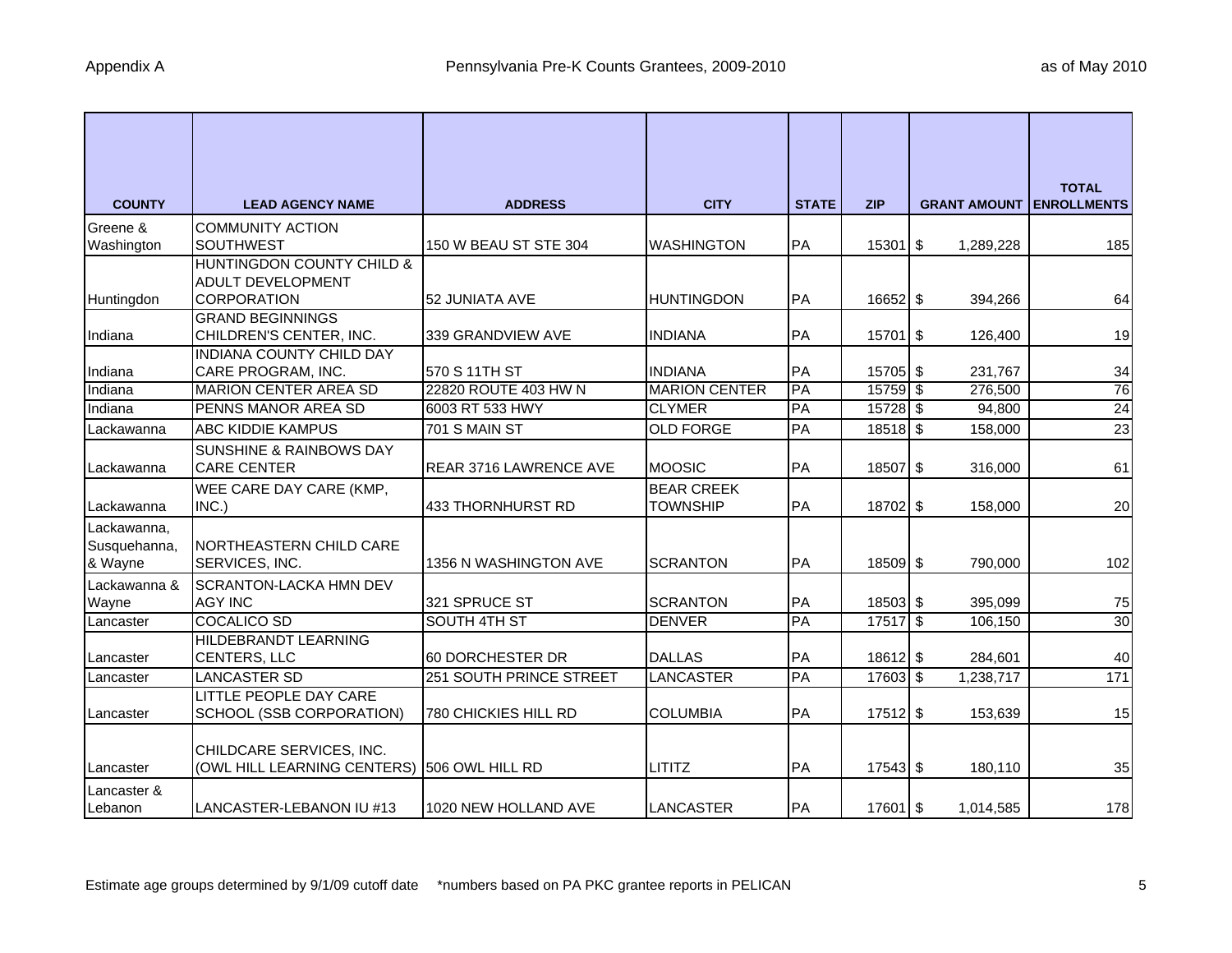| <b>COUNTY</b> |                                                          | <b>ADDRESS</b>             | <b>CITY</b>         | <b>STATE</b> | <b>ZIP</b> | <b>GRANT AMOUNT LENROLLMENTS</b> | <b>TOTAL</b>   |
|---------------|----------------------------------------------------------|----------------------------|---------------------|--------------|------------|----------------------------------|----------------|
|               | <b>LEAD AGENCY NAME</b><br><b>LAWRENCE COUNTY SOCIAL</b> |                            |                     |              |            |                                  |                |
| Lawrence      | SERVICES, INC.                                           | <b>PO BOX 189</b>          | <b>NEW CASTLE</b>   | PA           | $16103$ \$ | 597,858                          | 96             |
|               | THE CUDDLE ZONE LEARNING                                 |                            |                     |              |            |                                  |                |
| Lehigh        | CENTER, INC.                                             | 445 ALLENTOWN DR           | <b>ALLENTOWN</b>    | PA           | 18109 \$   | 458,200                          | 58             |
| Lehigh &      | <b>COMMUNITY SERVICES FOR</b>                            |                            |                     |              |            |                                  |                |
| Northampton   | CHILDREN, INC.                                           | 1520 HANOVER AVE           | <b>ALLENTOWN</b>    | PA           | 18109 \$   | 1,036,222                        | 169            |
| Lehigh &      | LEHIGH VALLEY CHILDREN'S                                 |                            |                     |              |            |                                  |                |
| Northampton   | CENTER, INC.                                             | 1501 LEHIGH ST STE 208     | <b>ALLENTOWN</b>    | PA           | $18103$ \$ | 755,111                          | 102            |
|               | CHILD DEVELOPMENT COUNCIL                                |                            |                     |              |            |                                  |                |
|               | OF NORTHEASTERN                                          |                            |                     |              |            |                                  |                |
| Luzerne       | PENNSYLVANIA,<br><b>INCORPORATED</b>                     | 9 E MARKET ST              | <b>WILKES BARRE</b> | PA           | $18711$ \$ | 158,000                          | 20             |
| Luzerne       | <b>GREATER NANTICOKE AREA SD</b>                         | <b>KOSCIUZKO STREET</b>    | <b>NANTICOKE</b>    | PA           | 18634 \$   | 149,900                          | 37             |
| Luzerne       | <b>HAZLETON AREA SD</b>                                  | 1515 W 23RD ST             | <b>HAZLETON</b>     | PA           | $18202$ \$ | 1,121,800                        | 138            |
|               | LUZERNE COUNTY HEAD START,                               |                            |                     |              |            |                                  |                |
| Luzerne       | INC.                                                     | 33 BEEKMAN ST              | <b>WILKES BARRE</b> | PA           | 18702 \$   | 1,013,575                        | 138            |
| Luzerne       | RAINBOW HILL SCHOOL, INC.                                | 397 SHICKSHINNY LAKE RD    | <b>SHICKSHINNY</b>  | PA           | $18655$ \$ | 97,700                           | 29             |
| Lycoming      | <b>EAST LYCOMING SD</b>                                  | <b>349 CEMETERY STREET</b> | <b>HUGHESVILLE</b>  | PA           | 17737 \$   | 156,527                          | 53             |
| Lycoming      | <b>JERSEY SHORE AREA SD</b>                              | 175 A AND P DR             | <b>JERSEY SHORE</b> | PA           | 17740 \$   | 147,533                          | 20             |
| Lycoming      | <b>MONTGOMERY AREA SD</b>                                | 120 PENN ST                | <b>MONTGOMERY</b>   | PA           | 17752 \$   | 395,000                          | 50             |
| McKean        | <b>SMETHPORT AREA SD</b>                                 | 414 S MECHANIC ST          | <b>SMETHPORT</b>    | PA           | $16749$ \$ | 402,900                          | 59             |
|               | <b>COMMUNITY ACTION</b>                                  |                            |                     |              |            |                                  |                |
|               | PARTNERSHIP OF MERCER                                    |                            |                     |              |            |                                  |                |
| Mercer        | <b>COUNTY</b>                                            | 1901 MEMORIAL DR           | <b>FARRELL</b>      | PA           | $16121$ \$ | 693,077                          | 103            |
| Mercer        | ZION FAMILY SERVICES, INC.                               | 1825 ROEMER BLVD           | <b>FARRELL</b>      | PA           | $16121$ \$ | 158,000                          | $\overline{6}$ |
| Mifflin       | HIDE-N-SEEK CHRISTIAN DAY<br><b>CARE</b>                 | <b>205 WASHINGTON AVE</b>  | LEWISTOWN           | PA           | $17044$ \$ | 256,750                          | 24             |
|               | SNYDER UNION MIFFLIN CHILD                               |                            |                     |              |            |                                  |                |
| Mifflin       | DEVELOPMENT, INC.                                        | 14 S 11TH ST               | <b>MIFFLINBURG</b>  | PA           | 17844 \$   | 126,400                          | 15             |
|               | POCONO SERVICES FOR                                      |                            | <b>EAST</b>         |              |            |                                  |                |
| Monroe        | <b>FAMILIES &amp; CHILDREN</b>                           | 212 W 4TH ST               | <b>STROUDSBURG</b>  | PA           | 18301 \$   | 105,417                          | 15             |
|               | THE GROWING PLACE CHILD                                  |                            |                     |              |            |                                  |                |
| Monroe        | <b>CARE CENTERS</b>                                      | <b>PO BOX 168</b>          | <b>KRESGEVILLE</b>  | PA           | 18333 \$   | 260,054                          | 72             |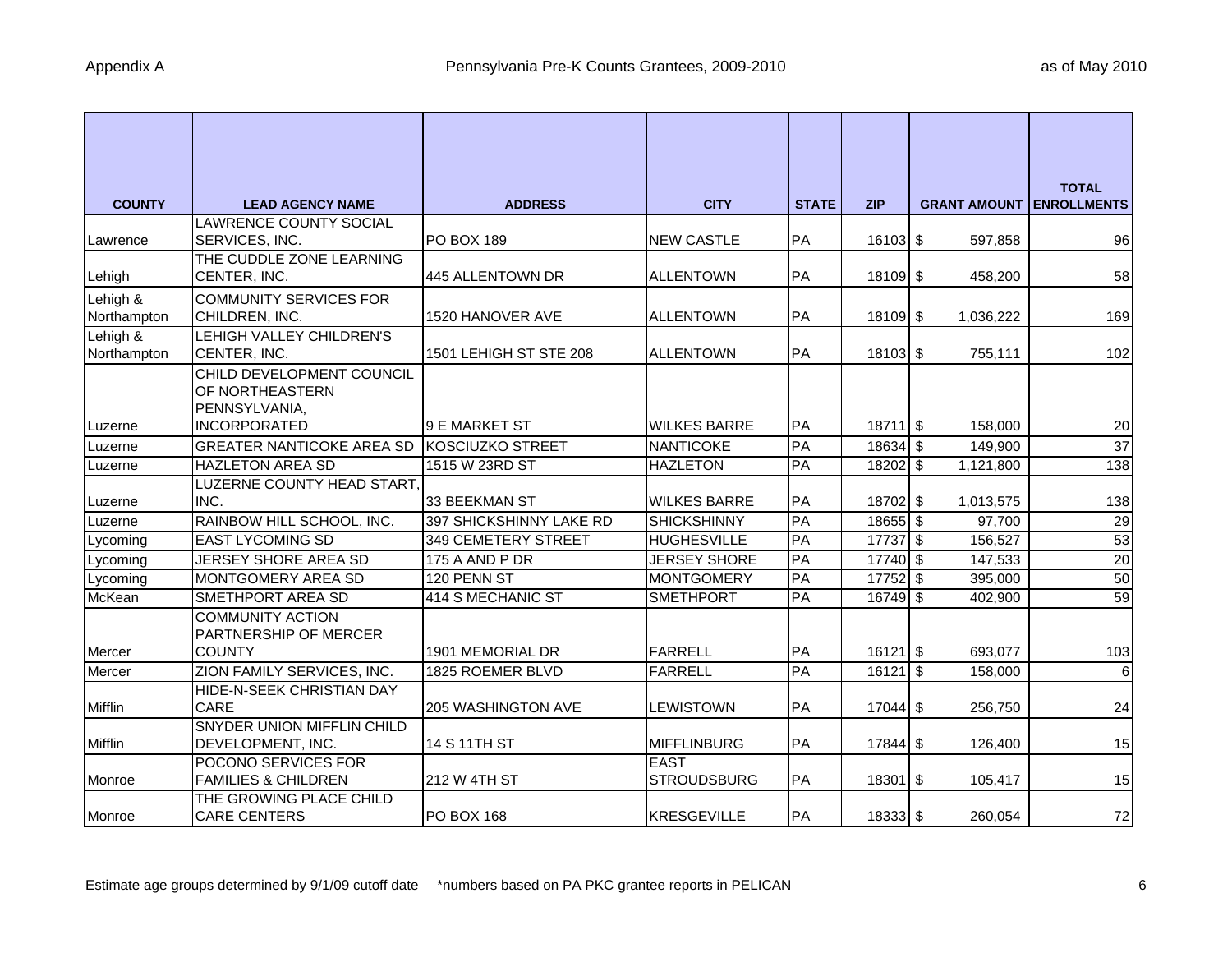|                               |                                                      |                                 |                                   |              |            |                                  | <b>TOTAL</b>    |
|-------------------------------|------------------------------------------------------|---------------------------------|-----------------------------------|--------------|------------|----------------------------------|-----------------|
| <b>COUNTY</b>                 | <b>LEAD AGENCY NAME</b>                              | <b>ADDRESS</b>                  | <b>CITY</b>                       | <b>STATE</b> | <b>ZIP</b> | <b>GRANT AMOUNT LENROLLMENTS</b> |                 |
| Monroe                        | TOBYHANNA KIDS, INC.                                 | 471 STERLING RD                 | <b>TOBYHANNA</b>                  | PA           | 18466 \$   | 281,111                          | 43              |
| Monroe                        | WEE WONS INC.                                        | <b>PO BOX 776</b>               | POCONO PINES                      | PA           | $18350$ \$ | 155,717                          | $\overline{24}$ |
| Montgomery                    | DAY CARE CENTERS, INC.                               | 2828 SPEAR AVE                  | <b>GLENSIDE</b>                   | PA           | 19038 \$   | 158,000                          | 23              |
| Montgomery                    | JENKINTOWN DAY NURSERY                               | <b>BAEDER AND HILLTOP ROADS</b> | <b>JENKINTOWN</b>                 | PA           | 19046 \$   | 158,000                          | 21              |
|                               | <b>MONTGOMERY COUNTY</b><br><b>COMMUNITY COLLEGE</b> |                                 |                                   |              |            |                                  |                 |
| Montgomery                    | <b>CHILDREN'S CENTER</b>                             | 340 DEKALB PIKE                 | <b>BLUE BELL</b>                  | PA           | 19422 \$   | 467,740                          | 76              |
| Montgomery                    | <b>FREEDOM VALLEY YMCA</b>                           | 2460 BOULEVARD                  | <b>NORRISTOWN</b>                 | PA           | 19403 \$   | 118,500                          | 22              |
| Montgomery                    | STEP-BY-STEP, INC.                                   | 2450 HAMILTON AVE               | <b>ABINGTON</b>                   | PA           | 19001 \$   | 158,000                          | 23              |
| Montour                       | <b>DANVILLE AREA SD</b>                              | 177 LIBERTY VALLEY RD           | <b>DANVILLE</b>                   | PA           | 17821      | $\overline{1s}$<br>134,300       | 17              |
| Northampton                   | <b>BETHLEHEM AREA SD</b>                             | 1516 SYCAMORE ST                | <b>BETHLEHEM</b>                  | PA           | 18017 \$   | 632,000                          | 99              |
| Northampton                   | THE FAMILY YMCA OF EASTON,<br><b>PHILLIPSBURG</b>    | 1225 W LAFAYETTE ST             | <b>EASTON</b>                     | PA           | 18042 \$   | 460,765                          | 78              |
|                               | <b>NORTHAMPTON AREA</b><br><b>COMMUNITY COLLEGE</b>  | 3835 GREEN POND RD              | <b>BETHLEHEM</b>                  | PA           | 18020 \$   |                                  |                 |
| Northampton<br>Northumberland | CENTRAL SUSQUEHANNA IU 16                            | 90 LAWTON LN                    | <b>MILTON</b>                     | PA           | 17847 \$   | 141,428<br>402,900               | 21<br>51        |
|                               |                                                      |                                 |                                   |              |            |                                  |                 |
|                               | Northumberland MOUNT CARMEL AREA SD                  | 600 WEST THIRD STREET           | <b>MT CARMEL</b>                  | PA           | 17851 \$   | 316,000                          | 42              |
| Perry                         | <b>NEWPORT SD</b>                                    | <b>FICKES LANE</b>              | <b>NEWPORT</b>                    | PA           | $17074$ \$ | 59,250                           | 15              |
| Philadelphia                  | PHILADELPHIA CITY SD                                 | 440 N BROAD ST                  | PHILADELPHIA                      | PA           | 19130 \$   | 20,512,350                       | 2,406           |
| Pike                          | DELAWARE VALLEY SD                                   | 1375 ROUTE 739                  | <b>DINGMANS FERRY</b>             | PA           | 18328 \$   | 209,350                          | 52              |
| Potter                        | <b>AUSTIN AREA SD</b>                                | 138 COSTELLO AVE                | <b>AUSTIN</b>                     | PA           | 16720 \$   | 130,450                          | 14              |
| Potter                        | <b>OSWAYO VALLEY SD</b>                              | 277 S OSWAYO ST                 | <b>SHINGLEHOUSE</b>               | PA           | 16748 \$   | 94,800                           | $\overline{22}$ |
| Schuylkill                    | CHILD DEVELOPMENT, INC.                              | 420 UNIVERSITY DR               | <b>SCHUYLKILL</b><br><b>HAVEN</b> | PA           | 17972 \$   | 632,000                          | 85              |
| Schuylkill                    | DAWN TO DUSK LEARNING AND<br>CHILD CARE CENTER       | 51 1/2 MIFFLIN ST               | <b>PINE GROVE</b>                 | PA           | 17963 \$   | 112,613                          | 15              |
| Somerset                      | TABLELAND SERVICES, INC.                             | 535 EAST MAIN STREET            | <b>SOMERSET</b>                   | PA           | 15501      | $\sqrt{3}$<br>652,305            | 137             |
| Somerset                      | <b>TURKEYFOOT VALLEY AREA SD</b>                     | 172 TURKEYFOOT RD               | <b>CONFLUENCE</b>                 | PA           | 15424 \$   | 118,500                          | 15              |
| Susquehanna                   | <b>FOREST CITY REGIONAL SD</b>                       | 100 SUSQUEHANNA STREET          | <b>FOREST CITY</b>                | PA           | $18421$ \$ | 300,200                          | 51              |
| Susquehanna                   | <b>MOUNTAIN VIEW SD</b>                              | RR <sub>1</sub>                 | <b>KINGSLEY</b>                   | PA           | 18826 \$   | 150,676                          | 20              |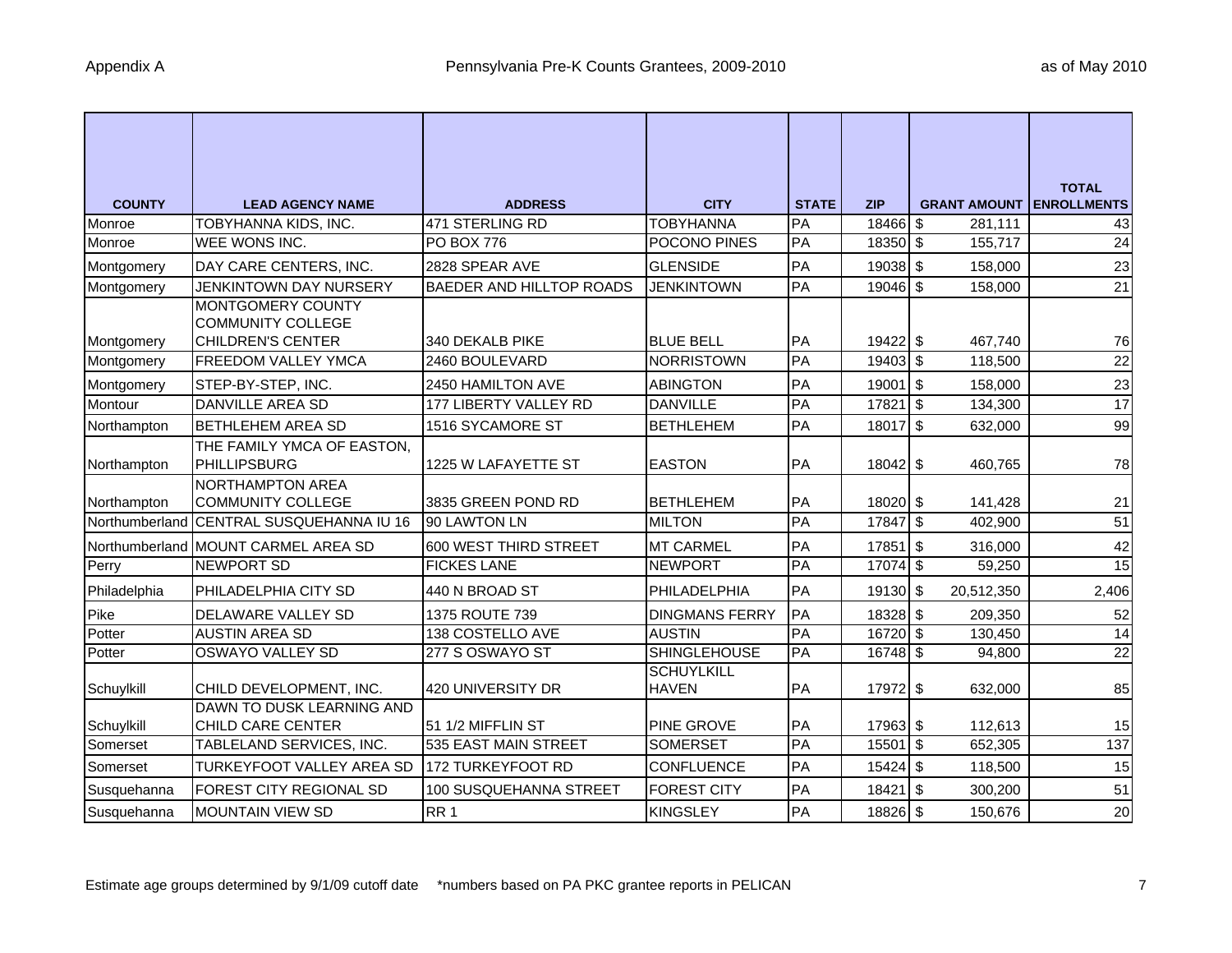| <b>COUNTY</b>           | <b>LEAD AGENCY NAME</b>                                   | <b>ADDRESS</b>               | <b>CITY</b>        | <b>STATE</b> | <b>ZIP</b>            | <b>GRANT AMOUNT</b> | <b>TOTAL</b><br><b>ENROLLMENTS</b> |
|-------------------------|-----------------------------------------------------------|------------------------------|--------------------|--------------|-----------------------|---------------------|------------------------------------|
| Tioga                   | INORTHERN TIOGA SD                                        | <b>117 COATES AVE</b>        | <b>ELKLAND</b>     | PA           | $16920$ \$            | 139,465             | 31                                 |
| Tioga                   | SOUTHERN TIOGA SD                                         | <b>241 MAIN STREET</b>       | <b>BLOSSBURG</b>   | PA           | $16912$ \$            | 669,550             | 91                                 |
| Union                   | LEWISBURG AREA SD                                         | 1951 WASHINGTON AVENUE       | LEWISBURG          | PA           | 17837 \$              | 63,200              | 20                                 |
| Venango                 | CHILD DEVELOPMENT<br>CENTERS, INC.                        | 614 11TH ST                  | <b>FRANKLIN</b>    | <b>PA</b>    | $16323$ \$            | 470,050             | 68                                 |
| Venango                 | <b>OIL CITY AREA SD</b>                                   | 825 GRANDVIEW RD             | <b>OIL CITY</b>    | PA           | $16301$ \$            | 389,271             | 51                                 |
| Warren                  | <b>WARREN-FOREST CO ECON</b><br><b>OPP CNCL</b>           | 1209 PENNSYLVANIA AVE W      | <b>WARREN</b>      | PA           | 16365 \$              | 126,066             | 16                                 |
| Westmoreland            | <b>MONESSEN CITY SD</b>                                   | <b>1275 ROSTRAVER STREET</b> | <b>MONESSEN</b>    | PA           | 15062 \$              | 294,400             | 49                                 |
| Westmoreland            | <b>SETON HILL CHILD SERVICES,</b><br>INC.                 | 1011 OLD SALEM RD            | <b>IGREENSBURG</b> | PA           | $15601$ $\sqrt{3}$    | 1,136,625           | 205                                |
| Lackawanna &<br>Wyoming | H.A.N.D.S. OF WYOMING<br>COUNTY / TUNKHANNOCK AREA<br>ISD | 200 FRANKLIN AVENUE F        | <b>TUNKHANNOCK</b> | PA           | 18657 \$              | 214,975             | 41                                 |
| York                    | <b>CRISPUS ATTUCKS</b><br>ASSOCIATION, INC.               | 50 E. BOUNDARY AVE           | <b>YORK</b>        | PA           | $17401$ $\frac{1}{3}$ | 79,000              | 19                                 |
| York                    | YORK CITY SD                                              | 200 N ALBEMARLE ST           | <b>YORK</b>        | PA           | 17403 \$              | 916,400             | 116                                |
| York                    | YORK DAY NURSERY, INC.                                    | 450 E PHILADELPHIA ST        | <b>YORK</b>        | PA           | 17403 \$              | 79,000              | 34                                 |
| York                    | YORK JEWISH COMMUNITY<br><b>CENTER</b>                    | 2000 HOLLYWOOD DR            | <b>YORK</b>        | <b>PA</b>    | 17403 \$              | 122,450             | 25                                 |
| York                    | YORK OF YWCA DAY CARE<br><b>CENTER</b>                    | 320 E MARKET ST              | <b>YORK</b>        | <b>PA</b>    | 17403 \$              | 513,250             | 68                                 |
|                         | <b>INFORMATION TECHNOLOGY</b>                             |                              |                    |              |                       | \$<br>4,000,000     |                                    |
|                         | <b>TOTALS</b>                                             |                              |                    |              |                       | \$<br>84,658,497    | 11,863                             |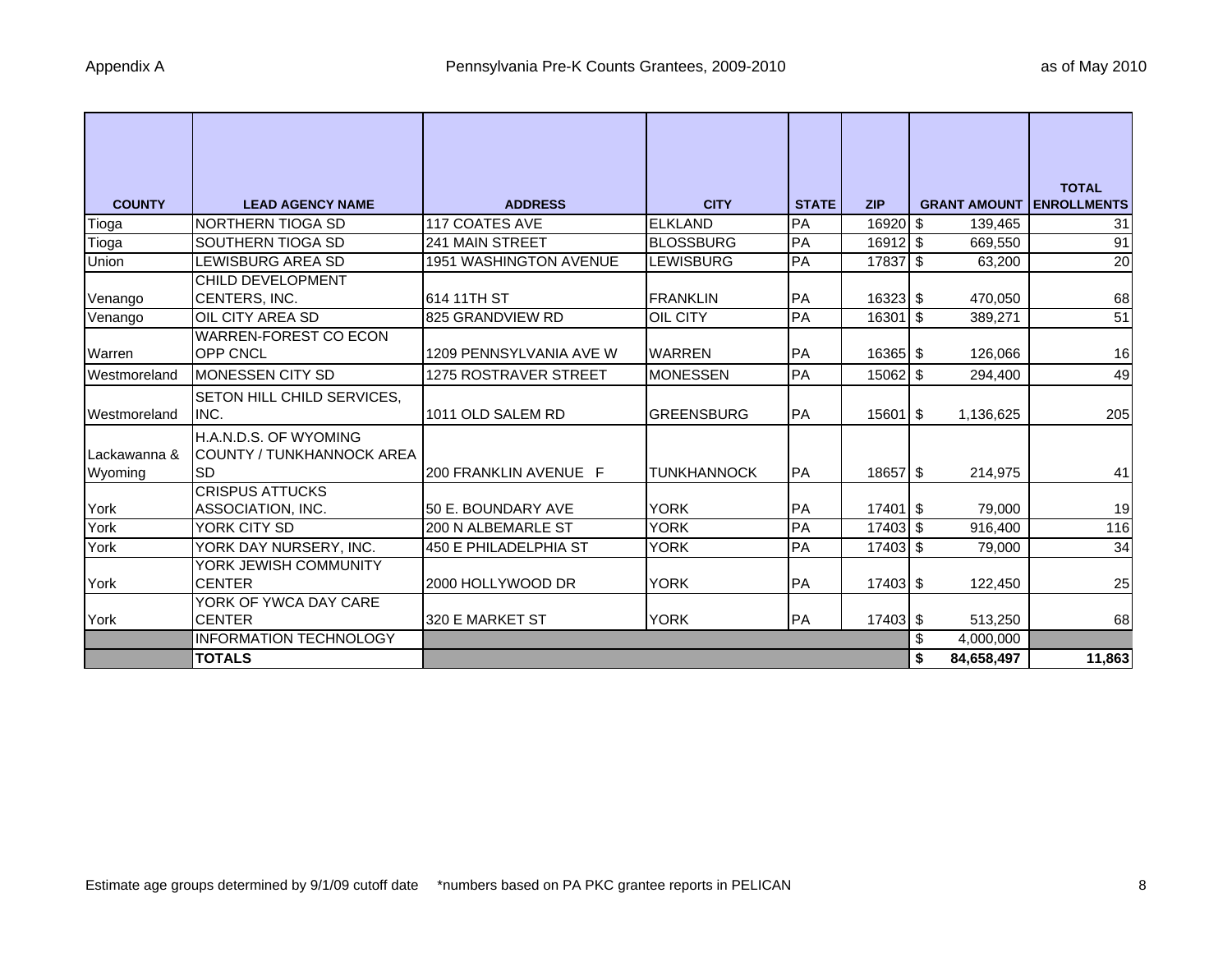| <b>COUNTY</b> | <b>LEAD AGENCY NAME</b>                                                       | <b>ESTIMATED</b><br><b>TOTAL # OF 3</b><br><b>YEAR OLDS</b><br><b>ENROLLED</b> | <b>ESTIMATED</b><br><b>TOTAL # OF 4</b><br><b>YEAR OLDS</b><br><b>ENROLLED</b> | <b>TOTAL # OF PA PKC</b><br><b>CHILDREN ALSO</b><br><b>ENROLLED IN</b><br><b>PRIVATE PAY CHILD</b><br><b>CARE*</b> | <b>TOTAL # OF PA</b><br><b>PKC CHILDREN</b><br><b>ALSO ENROLLED</b><br><b>IN CHILD CARE</b><br><b>WORKS*</b> | <b>TOTAL # OF PA</b><br><b>PKC CHILDREN</b><br><b>ALSO ENROLLED</b><br><b>IN FEDERAL HEAD</b><br><b>START*</b> | <b>TOTAL # OF PA PKC</b><br><b>CHILDREN ALSO</b><br><b>ENROLLED IN HEAD</b><br><b>START SUPPLEMENTAL</b><br><b>ASSISTANCE PROGRAM*</b> |
|---------------|-------------------------------------------------------------------------------|--------------------------------------------------------------------------------|--------------------------------------------------------------------------------|--------------------------------------------------------------------------------------------------------------------|--------------------------------------------------------------------------------------------------------------|----------------------------------------------------------------------------------------------------------------|----------------------------------------------------------------------------------------------------------------------------------------|
|               | <b>LITTLE LIFE ENRICHMENT</b>                                                 |                                                                                |                                                                                |                                                                                                                    |                                                                                                              |                                                                                                                |                                                                                                                                        |
| Adams         | <b>CENTER</b>                                                                 |                                                                                | 15                                                                             |                                                                                                                    |                                                                                                              |                                                                                                                | $\pmb{0}$                                                                                                                              |
| Adams &       |                                                                               |                                                                                |                                                                                |                                                                                                                    |                                                                                                              |                                                                                                                |                                                                                                                                        |
| Carbon        | RURAL OPPORTUNITIES, INC.                                                     | 15                                                                             | 17                                                                             |                                                                                                                    |                                                                                                              |                                                                                                                | $\pmb{0}$                                                                                                                              |
|               | ALLEGHENY INTERMEDIATE                                                        |                                                                                |                                                                                |                                                                                                                    |                                                                                                              |                                                                                                                |                                                                                                                                        |
| Allegheny     | <b>UNIT</b>                                                                   | 121                                                                            | 153                                                                            |                                                                                                                    | 37                                                                                                           | 6                                                                                                              | $\pmb{0}$                                                                                                                              |
| Allegheny     | <b>BUTTERFLY GARDEN EARLY</b><br>LEARNING CENTER (FOCUS ON<br><b>RENEWAL)</b> | 10                                                                             | 12                                                                             |                                                                                                                    | 0                                                                                                            |                                                                                                                | $\mathbf 0$                                                                                                                            |
| Allegheny     | <b>COUNCIL OF THREE RIVERS</b><br>AMERICAN INDIAN CENTER, INC.                | 49                                                                             | 49                                                                             | 3                                                                                                                  | 15                                                                                                           | 3                                                                                                              | $\mathsf 0$                                                                                                                            |
| Allegheny     | <b>HIGHLANDS SD</b>                                                           |                                                                                | 34                                                                             |                                                                                                                    |                                                                                                              | 0                                                                                                              | $\pmb{0}$                                                                                                                              |
| Allegheny     | <b>MCKEESPORT AREA SD</b>                                                     | 37                                                                             | $\overline{37}$                                                                | 0                                                                                                                  | 5                                                                                                            | 0                                                                                                              | $\pmb{0}$                                                                                                                              |
| Allegheny     | PITTSBURGH SD                                                                 | 141                                                                            | 177                                                                            | 30                                                                                                                 | 59                                                                                                           | $\Omega$                                                                                                       | $\mathbf 0$                                                                                                                            |
| Allegheny     | <b>RIVERVIEW CHILDREN'S</b><br>CENTER, INC.                                   | 27                                                                             | 53                                                                             | 6                                                                                                                  | 6                                                                                                            | 2                                                                                                              | $\mathbf 0$                                                                                                                            |
| Allegheny     | <b>WEST MIFFLIN AREA SD</b>                                                   | $\overline{36}$                                                                | $\overline{32}$                                                                | $\Omega$                                                                                                           | 8                                                                                                            | $\Omega$                                                                                                       | $\mathbf 0$                                                                                                                            |
| Allegheny     | <b>WILKINSBURG BOROUGH SD</b>                                                 | 18                                                                             | $\overline{76}$                                                                | 15                                                                                                                 | 30                                                                                                           | 3                                                                                                              | $\mathbf 0$                                                                                                                            |
| Allegheny     | <b>WOODLAND HILLS SD</b>                                                      |                                                                                | 34                                                                             | 0                                                                                                                  |                                                                                                              |                                                                                                                | $\mathbf 0$                                                                                                                            |
| Armstrong     | ARMSTRONG COUNTY<br><b>COMMUNITY ACTION AGENCY</b>                            |                                                                                | 14                                                                             |                                                                                                                    |                                                                                                              |                                                                                                                | $\pmb{0}$                                                                                                                              |
| Beaver        | AMBRIDGE AREA SD                                                              |                                                                                | 17                                                                             | 0                                                                                                                  | 2                                                                                                            | $\Omega$                                                                                                       | $\mathbf 0$                                                                                                                            |
| Beaver        | BIG BEAVER FALLS AREA SD                                                      |                                                                                | $\frac{1}{8}$                                                                  | 0                                                                                                                  | 2                                                                                                            | $\Omega$                                                                                                       | $\mathbf 0$                                                                                                                            |
|               | CIVIC SENIOR CITIZENS CLUB,<br>INC. (BEAVER COUNTY HEAD                       |                                                                                |                                                                                |                                                                                                                    |                                                                                                              |                                                                                                                |                                                                                                                                        |
| Beaver        | START)                                                                        | $\Omega$                                                                       | 17                                                                             |                                                                                                                    |                                                                                                              | 0                                                                                                              | $\pmb{0}$                                                                                                                              |
| Beaver        | HAP ENTERPRISES, INC. / TINY<br><b>TOTS LEARNING CENTER</b>                   |                                                                                | 13                                                                             |                                                                                                                    |                                                                                                              |                                                                                                                | $\pmb{0}$                                                                                                                              |
| <b>Beaver</b> | <b>RIVERSIDE BEAVER COUNTY SD</b>                                             |                                                                                | 20                                                                             | 0                                                                                                                  |                                                                                                              |                                                                                                                | $\pmb{0}$                                                                                                                              |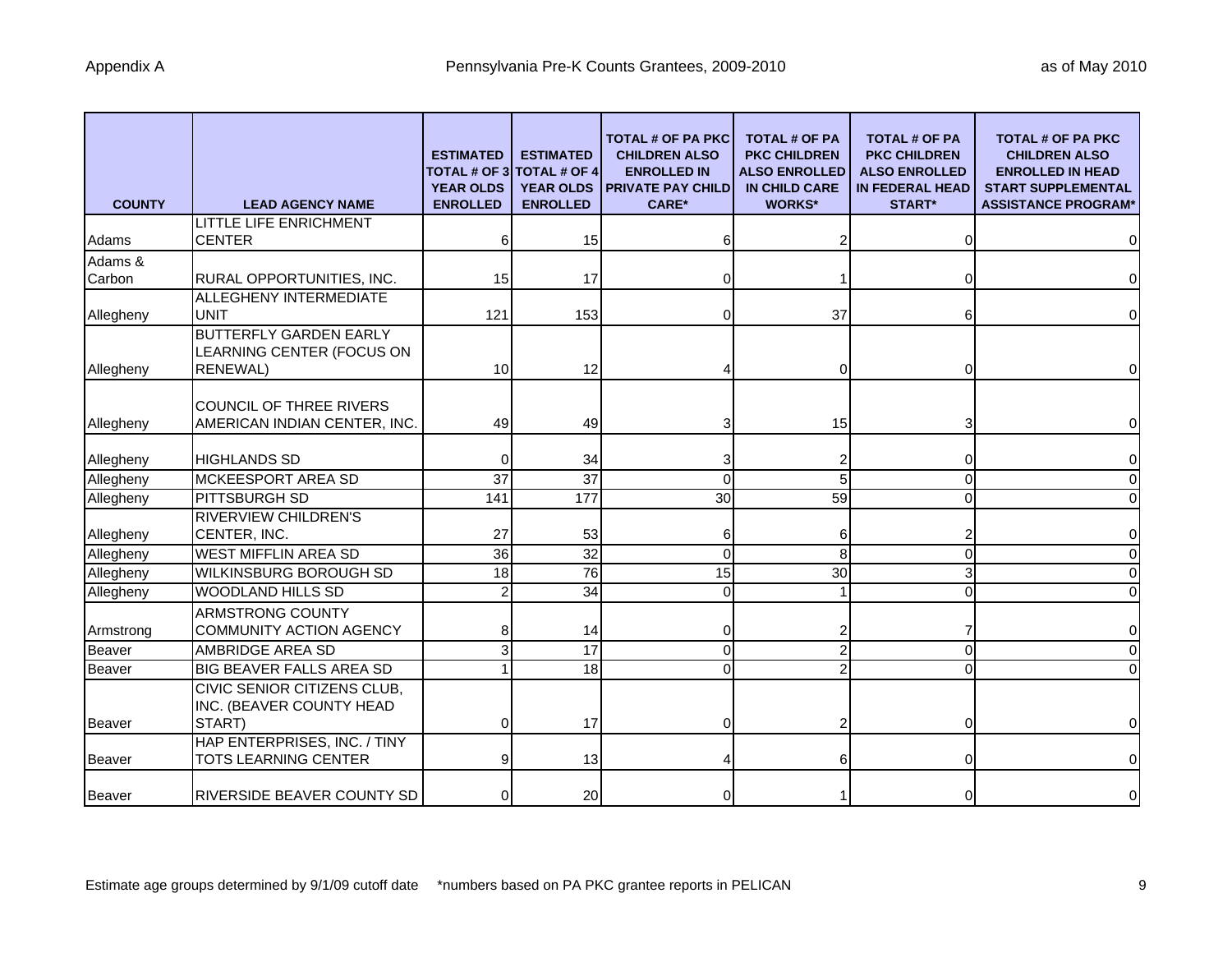| <b>COUNTY</b>   | <b>LEAD AGENCY NAME</b>                                                                  | <b>ESTIMATED</b><br><b>YEAR OLDS</b><br><b>ENROLLED</b> | <b>ESTIMATED</b><br><b>TOTAL # OF 3 TOTAL # OF 4</b><br><b>YEAR OLDS</b><br><b>ENROLLED</b> | <b>TOTAL # OF PA PKC</b><br><b>CHILDREN ALSO</b><br><b>ENROLLED IN</b><br><b>PRIVATE PAY CHILD</b><br><b>CARE*</b> | <b>TOTAL # OF PA</b><br><b>PKC CHILDREN</b><br><b>ALSO ENROLLED</b><br>IN CHILD CARE<br><b>WORKS*</b> | <b>TOTAL # OF PA</b><br><b>PKC CHILDREN</b><br><b>ALSO ENROLLED</b><br><b>IN FEDERAL HEAD</b><br><b>START*</b> | TOTAL # OF PA PKC<br><b>CHILDREN ALSO</b><br><b>ENROLLED IN HEAD</b><br><b>START SUPPLEMENTAL</b><br><b>ASSISTANCE PROGRAM*</b> |
|-----------------|------------------------------------------------------------------------------------------|---------------------------------------------------------|---------------------------------------------------------------------------------------------|--------------------------------------------------------------------------------------------------------------------|-------------------------------------------------------------------------------------------------------|----------------------------------------------------------------------------------------------------------------|---------------------------------------------------------------------------------------------------------------------------------|
| <b>Beaver</b>   | WESTERN BEAVER COUNTY SD                                                                 | 0                                                       | 20                                                                                          | O                                                                                                                  |                                                                                                       | $\Omega$                                                                                                       | $\mathbf 0$                                                                                                                     |
| Beaver &        |                                                                                          |                                                         |                                                                                             |                                                                                                                    |                                                                                                       |                                                                                                                |                                                                                                                                 |
| <b>Butler</b>   | LIFESTEPS, INC.                                                                          | 33                                                      | 60                                                                                          |                                                                                                                    |                                                                                                       | 0                                                                                                              | $\pmb{0}$                                                                                                                       |
| <b>Bedford</b>  | CHESTNUT RIDGE SD                                                                        | 12                                                      | 57                                                                                          | 7                                                                                                                  |                                                                                                       | $\Omega$                                                                                                       | $\mathbf 0$                                                                                                                     |
| Bedford         | <b>TUSSEY MOUNTAIN SD</b>                                                                | 30                                                      | 14                                                                                          | 0                                                                                                                  |                                                                                                       | 13                                                                                                             | $\mathbf 0$                                                                                                                     |
| <b>Berks</b>    | <b>BERKS COMMUNITY ACTION</b><br><b>PROGRAM</b>                                          | 101                                                     | 150                                                                                         | 6                                                                                                                  | 21                                                                                                    |                                                                                                                | $\mathbf 0$                                                                                                                     |
|                 | CHILD ADVOCATES OF BLAIR                                                                 |                                                         |                                                                                             |                                                                                                                    |                                                                                                       |                                                                                                                |                                                                                                                                 |
| <b>Blair</b>    | COUNTY, INC.                                                                             |                                                         | 28                                                                                          | 0                                                                                                                  |                                                                                                       | 0                                                                                                              | $\mathbf 0$                                                                                                                     |
| <b>Blair</b>    | KIDS FIRST BLAIR COUNTY                                                                  |                                                         | 19                                                                                          | 5                                                                                                                  | $\Omega$                                                                                              | $\Omega$                                                                                                       | $\mathbf 0$                                                                                                                     |
| <b>Blair</b>    | <b>TYRONE AREA SD</b>                                                                    | 35                                                      | 34                                                                                          | 16                                                                                                                 | 0                                                                                                     | $\Omega$                                                                                                       | $\mathbf 0$                                                                                                                     |
| <b>Blair</b>    | BEGIN WITH US CC AND<br>PRESCHOOL INC                                                    | 17                                                      | 17                                                                                          | 0                                                                                                                  |                                                                                                       | 0                                                                                                              | $\mathbf 0$                                                                                                                     |
| <b>Bradford</b> | <b>ATHENS AREA SD</b>                                                                    | $\Omega$                                                | $\overline{15}$                                                                             | $\Omega$                                                                                                           |                                                                                                       | $\Omega$                                                                                                       | $\Omega$                                                                                                                        |
| <b>Bradford</b> | NORTH PENN COMPREHENSIVE<br><b>HEALTH SERVICES / BRADFORD</b><br><b>TIOGA HEAD START</b> | 12                                                      | 22                                                                                          | 0                                                                                                                  | $\Omega$                                                                                              | 0                                                                                                              | $\pmb{0}$                                                                                                                       |
|                 | <b>WYALUSING VALLEY</b>                                                                  |                                                         |                                                                                             |                                                                                                                    |                                                                                                       |                                                                                                                |                                                                                                                                 |
| <b>Bradford</b> | CHILDREN'S CENTER, INC.                                                                  | 18                                                      | 18                                                                                          | 14                                                                                                                 | 8                                                                                                     | 0                                                                                                              | $\pmb{0}$                                                                                                                       |
| <b>Bucks</b>    | <b>BRISTOL TOWNSHIP SD</b>                                                               | 30                                                      | 32                                                                                          | 6                                                                                                                  | 5                                                                                                     | $\Omega$                                                                                                       | $\mathbf 0$                                                                                                                     |
| <b>Bucks</b>    | MORRISVILLE BOROUGH SD                                                                   | 11                                                      | 34                                                                                          | 5                                                                                                                  |                                                                                                       | $\overline{2}$                                                                                                 | $\pmb{0}$                                                                                                                       |
| <b>Bucks</b>    | <b>NESHAMINY SD</b>                                                                      | 9                                                       | 11                                                                                          | 0                                                                                                                  |                                                                                                       | $\Omega$                                                                                                       | $\pmb{0}$                                                                                                                       |
| <b>Bucks</b>    | UNITED WAY OF BUCKS<br><b>COUNTY</b>                                                     | 18                                                      | 31                                                                                          |                                                                                                                    |                                                                                                       | 0                                                                                                              | $\overline{0}$                                                                                                                  |
| <b>Butler</b>   | BUTLER COUNTY CHILDREN'S<br>CENTER, INC.                                                 | 26                                                      | 27                                                                                          | ი                                                                                                                  |                                                                                                       | 0                                                                                                              | $\pmb{0}$                                                                                                                       |
| Cambria         | <b>CAMBRIA HEIGHTS SD</b>                                                                |                                                         | 16                                                                                          | 0                                                                                                                  |                                                                                                       | $\Omega$                                                                                                       | $\Omega$                                                                                                                        |
| Cambria         | <b>COMMUNITY ACTION</b><br>PARTNERSHIP OF CAMBRIA<br><b>COUNTY</b>                       | 43                                                      | 78                                                                                          |                                                                                                                    | 8                                                                                                     |                                                                                                                | $\pmb{0}$                                                                                                                       |
| Cambria         | <b>CONEMAUGH VALLEY SD</b>                                                               | $\overline{17}$                                         | $\overline{17}$                                                                             | 3                                                                                                                  |                                                                                                       | $\Omega$                                                                                                       | $\mathbf 0$                                                                                                                     |
|                 |                                                                                          |                                                         |                                                                                             |                                                                                                                    |                                                                                                       |                                                                                                                |                                                                                                                                 |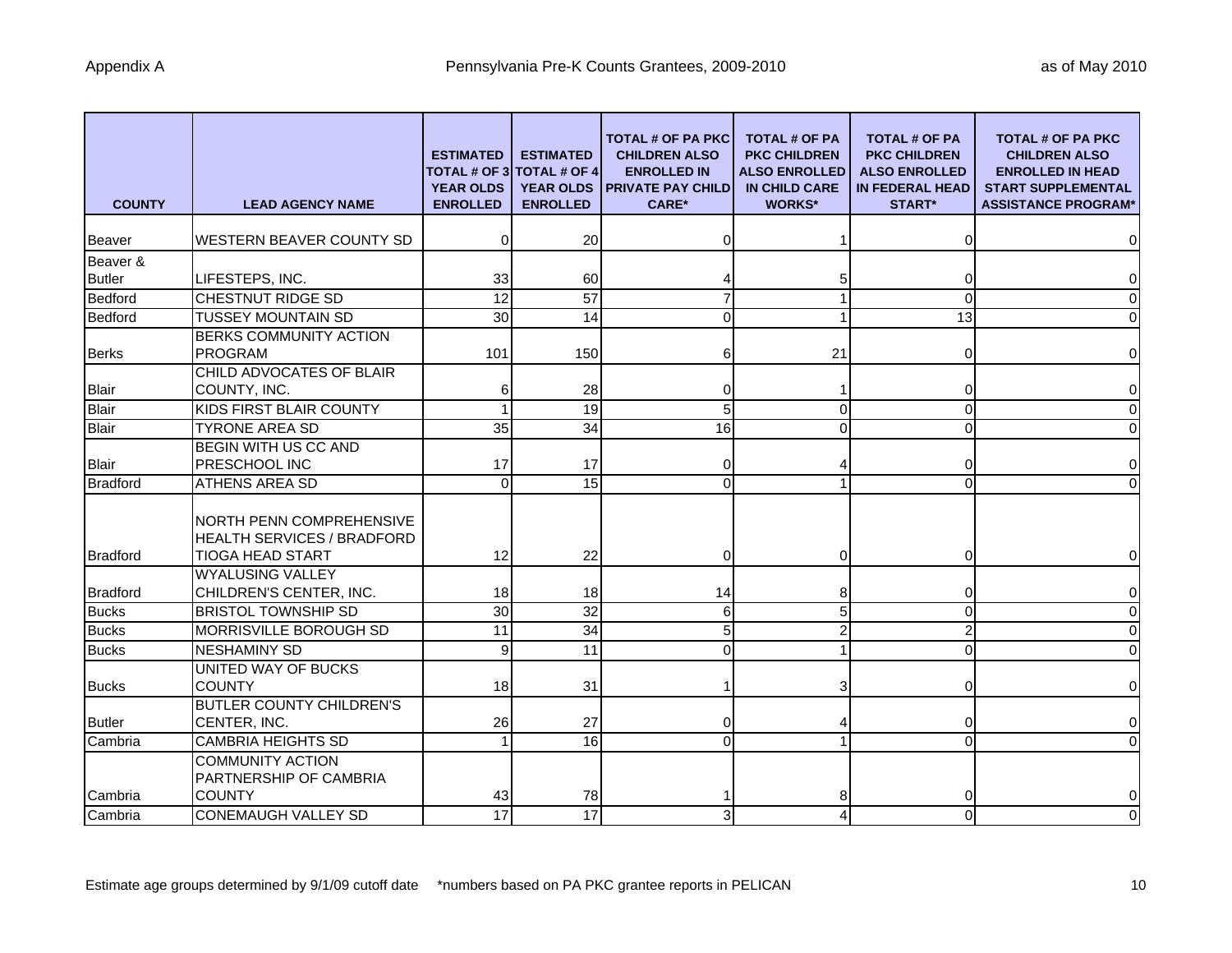| <b>COUNTY</b>           | <b>LEAD AGENCY NAME</b>                                                                    | <b>ESTIMATED</b><br><b>TOTAL # OF 3</b><br><b>YEAR OLDS</b><br><b>ENROLLED</b> | <b>ESTIMATED</b><br><b>TOTAL # OF 4</b><br><b>YEAR OLDS</b><br><b>ENROLLED</b> | <b>TOTAL # OF PA PKC</b><br><b>CHILDREN ALSO</b><br><b>ENROLLED IN</b><br><b>PRIVATE PAY CHILD</b><br><b>CARE*</b> | <b>TOTAL # OF PA</b><br><b>PKC CHILDREN</b><br><b>ALSO ENROLLED</b><br><b>IN CHILD CARE</b><br><b>WORKS*</b> | <b>TOTAL # OF PA</b><br><b>PKC CHILDREN</b><br><b>ALSO ENROLLED</b><br><b>IN FEDERAL HEAD</b><br><b>START*</b> | <b>TOTAL # OF PA PKC</b><br><b>CHILDREN ALSO</b><br><b>ENROLLED IN HEAD</b><br><b>START SUPPLEMENTAL</b><br><b>ASSISTANCE PROGRAM*</b> |
|-------------------------|--------------------------------------------------------------------------------------------|--------------------------------------------------------------------------------|--------------------------------------------------------------------------------|--------------------------------------------------------------------------------------------------------------------|--------------------------------------------------------------------------------------------------------------|----------------------------------------------------------------------------------------------------------------|----------------------------------------------------------------------------------------------------------------------------------------|
| Cambria                 | <b>GREATER JOHNSTOWN SD</b>                                                                | $\Omega$                                                                       | 12                                                                             | 0                                                                                                                  |                                                                                                              | 0                                                                                                              | $\overline{0}$                                                                                                                         |
| Cambria                 | <b>NORTHERN CAMBRIA SD</b>                                                                 |                                                                                | 27                                                                             |                                                                                                                    |                                                                                                              | 0                                                                                                              | $\overline{0}$                                                                                                                         |
| Cambria                 | PENN CAMBRIA SD                                                                            | $\Omega$                                                                       | 24                                                                             | $\Omega$                                                                                                           |                                                                                                              | $\Omega$                                                                                                       | $\Omega$                                                                                                                               |
| Cambria &<br>Clearfield | <b>HARMONY AREA SD</b>                                                                     | 10                                                                             | 51                                                                             | з                                                                                                                  |                                                                                                              | 0                                                                                                              | $\overline{0}$                                                                                                                         |
| Cameron                 | NORTHERN TIER COMMUNITY<br><b>ACTION CENTER</b>                                            | 0                                                                              | 15                                                                             |                                                                                                                    |                                                                                                              | 0                                                                                                              | $\overline{0}$                                                                                                                         |
| Carbon                  | <b>JIM THORPE AREA SD</b>                                                                  |                                                                                | 34                                                                             | 0                                                                                                                  |                                                                                                              | 0                                                                                                              | $\overline{0}$                                                                                                                         |
| Centre                  | THE PENNSYLVANIA STATE<br><b>UNIVERSITY</b>                                                | 15                                                                             | 20                                                                             | 12                                                                                                                 |                                                                                                              |                                                                                                                | $\overline{0}$                                                                                                                         |
| Centre                  | CHILD DEVELOPMENT & FAMILY<br>COUNCIL OF CENTRE COUNTY                                     | 20                                                                             | 20                                                                             |                                                                                                                    | 22                                                                                                           | 0                                                                                                              | $\overline{0}$                                                                                                                         |
| Centre &<br>Clearfield  | CEN-CLEAR CHILD SERVICES,<br>INC.                                                          | 70                                                                             | 124                                                                            | 26                                                                                                                 | 5                                                                                                            | 0                                                                                                              | $\overline{0}$                                                                                                                         |
| Chester                 | CREATIVE EDUCATION, INC.                                                                   |                                                                                |                                                                                | 0                                                                                                                  |                                                                                                              | 0                                                                                                              | $\overline{0}$                                                                                                                         |
| Chester                 | OWEN J ROBERTS SD                                                                          | 6                                                                              | 11                                                                             | $\Omega$                                                                                                           |                                                                                                              | $\Omega$                                                                                                       | $\overline{0}$                                                                                                                         |
| Chester                 | <b>WARWICK CHILD CARE CENTER,</b><br>INC.                                                  |                                                                                | 9                                                                              | 8                                                                                                                  | 5                                                                                                            | -1                                                                                                             | $\overline{0}$                                                                                                                         |
| Chester &<br>Montgomery | <b>POTTSTOWN SD</b>                                                                        | 67                                                                             | 71                                                                             | 7                                                                                                                  | 18                                                                                                           | 18                                                                                                             | $\overline{0}$                                                                                                                         |
| Clarion &<br>Jefferson  | JEFFERSON-CLARION HEAD<br><b>START. INC.</b>                                               | 45                                                                             | 150                                                                            | 36                                                                                                                 | 17                                                                                                           | 2                                                                                                              | $\overline{0}$                                                                                                                         |
| Clearfield              | CHILDREN'S AID SOCIETY IN<br>CLEARFIELD COUNTY                                             |                                                                                | 13                                                                             | 6                                                                                                                  |                                                                                                              | 0                                                                                                              | $\overline{0}$                                                                                                                         |
| Clinton &<br>Lycoming   | <b>LYCOMING-CLINTON COUNTIES</b><br><b>COMMISSION FOR COMMUNITY</b><br>ACTION (STEP), INC. | 19                                                                             | 58                                                                             |                                                                                                                    |                                                                                                              | 66                                                                                                             | $\overline{0}$                                                                                                                         |
| Columbia                | <b>COLUMBIA DAY CARE</b><br>PROGRAM, INC.                                                  |                                                                                | 14                                                                             |                                                                                                                    |                                                                                                              | 0                                                                                                              | $\overline{0}$                                                                                                                         |
| Crawford                | PENNCREST SD                                                                               | 14                                                                             | 42                                                                             | 0                                                                                                                  | 3                                                                                                            | $\Omega$                                                                                                       | $\overline{0}$                                                                                                                         |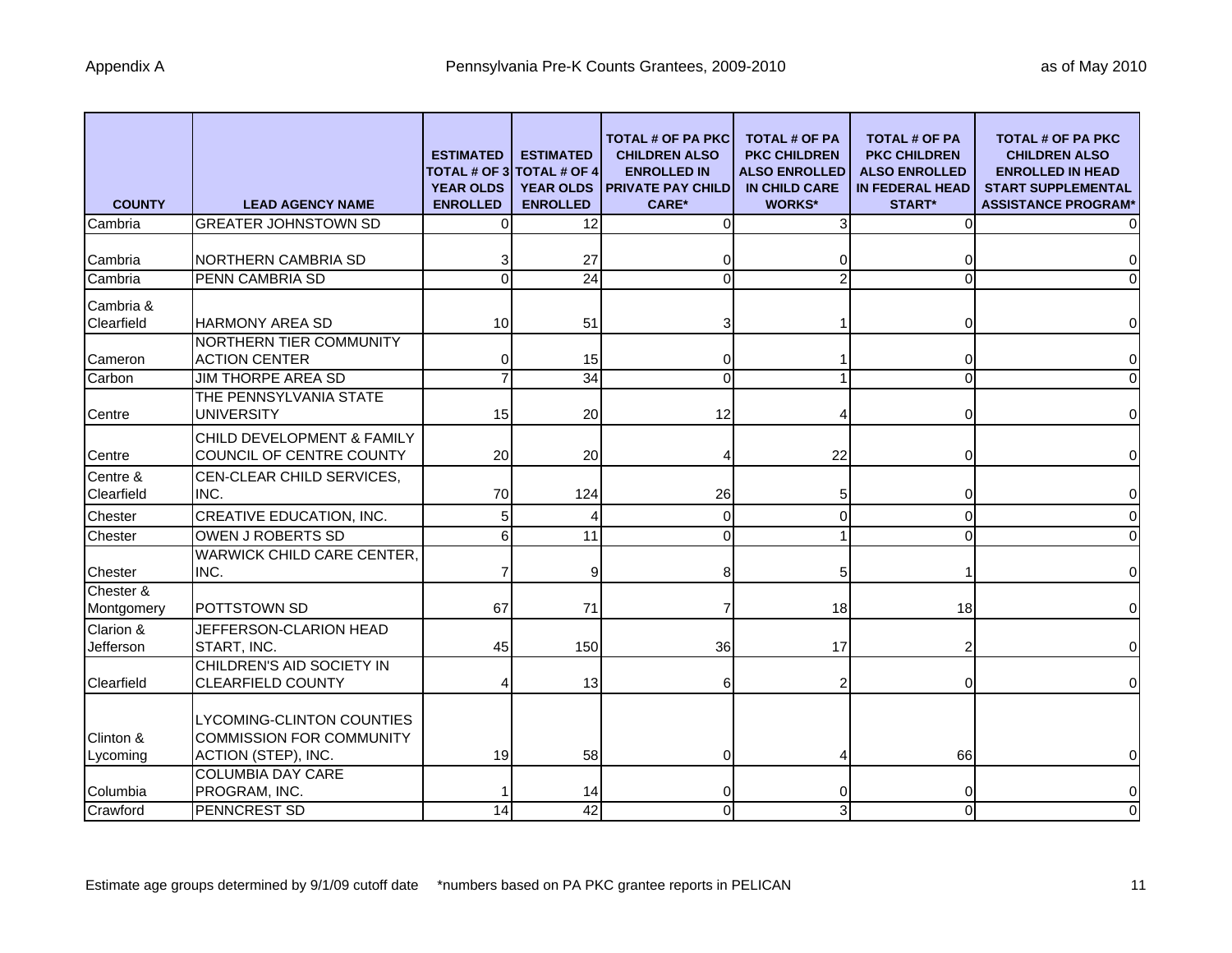| <b>COUNTY</b>                       | <b>LEAD AGENCY NAME</b>                                  | <b>ESTIMATED</b><br>TOTAL # OF 3<br><b>YEAR OLDS</b><br><b>ENROLLED</b> | <b>ESTIMATED</b><br><b>TOTAL # OF 4</b><br><b>YEAR OLDS</b><br><b>ENROLLED</b> | TOTAL # OF PA PKC<br><b>CHILDREN ALSO</b><br><b>ENROLLED IN</b><br><b>PRIVATE PAY CHILD</b><br><b>CARE*</b> | <b>TOTAL # OF PA</b><br><b>PKC CHILDREN</b><br><b>ALSO ENROLLED</b><br><b>IN CHILD CARE</b><br><b>WORKS*</b> | <b>TOTAL # OF PA</b><br><b>PKC CHILDREN</b><br><b>ALSO ENROLLED</b><br><b>IN FEDERAL HEAD</b><br><b>START*</b> | <b>TOTAL # OF PA PKC</b><br><b>CHILDREN ALSO</b><br><b>ENROLLED IN HEAD</b><br><b>START SUPPLEMENTAL</b><br><b>ASSISTANCE PROGRAM*</b> |
|-------------------------------------|----------------------------------------------------------|-------------------------------------------------------------------------|--------------------------------------------------------------------------------|-------------------------------------------------------------------------------------------------------------|--------------------------------------------------------------------------------------------------------------|----------------------------------------------------------------------------------------------------------------|----------------------------------------------------------------------------------------------------------------------------------------|
|                                     | <b>FAMILY &amp; COMMUNITY</b>                            |                                                                         |                                                                                |                                                                                                             |                                                                                                              |                                                                                                                |                                                                                                                                        |
| Crawford                            | <b>CHRISTIAN ASSOCIATION</b>                             | 14                                                                      | 79                                                                             |                                                                                                             |                                                                                                              | $\Omega$                                                                                                       | $\overline{0}$                                                                                                                         |
| <b>Cumberland</b>                   | CARLISLE DAY CARE CENTER,<br>INC.                        |                                                                         | 7                                                                              |                                                                                                             |                                                                                                              | 0                                                                                                              | $\overline{0}$                                                                                                                         |
| Cumberland                          | MECHANICSBURG AREA SD                                    | 0                                                                       | 12                                                                             | 0                                                                                                           |                                                                                                              | 0                                                                                                              | $\overline{0}$                                                                                                                         |
| Cumberland,<br>Lancaster, &<br>York | KNOWLEDGE LEARNING<br><b>CORPORATION</b>                 | 20                                                                      | 31                                                                             |                                                                                                             | 5                                                                                                            | 0                                                                                                              | $\overline{0}$                                                                                                                         |
| Dauphin                             | <b>HALIFAX AREA SD</b>                                   | 10                                                                      | 20                                                                             | ი                                                                                                           | 5                                                                                                            | 0                                                                                                              | $\overline{0}$                                                                                                                         |
| Dauphin                             | HARRISBURG CITY SD                                       | 167                                                                     | 266                                                                            |                                                                                                             | $\overline{87}$                                                                                              | $\overline{2}$                                                                                                 | $\overline{0}$                                                                                                                         |
| Dauphin                             | HEAVEN SENT ACADEMY LLC                                  | $\overline{2}$                                                          | $\overline{c}$                                                                 | 3                                                                                                           |                                                                                                              | 0                                                                                                              | $\overline{0}$                                                                                                                         |
| Dauphin                             | STEELTON-HIGHSPIRE SD                                    | $\Omega$                                                                | $\overline{20}$                                                                | 0                                                                                                           | 4                                                                                                            | $\Omega$                                                                                                       | $\overline{0}$                                                                                                                         |
| Delaware                            | CHESTER-UPLAND SD                                        | $\overline{47}$                                                         | 33                                                                             | 0                                                                                                           | 14                                                                                                           | $\Omega$                                                                                                       | $\overline{0}$                                                                                                                         |
|                                     | <b>DELAWARE COUNTY</b>                                   |                                                                         |                                                                                |                                                                                                             |                                                                                                              |                                                                                                                |                                                                                                                                        |
| Delaware                            | <b>INTERMEDIATE UNIT #25</b>                             | 116                                                                     | 137                                                                            |                                                                                                             | 67                                                                                                           | 0                                                                                                              | $\overline{0}$                                                                                                                         |
| Erie                                | <b>CORRY AREA SD</b>                                     | $\Omega$                                                                | 40                                                                             | 0                                                                                                           | $\overline{2}$                                                                                               | $\Omega$                                                                                                       | $\Omega$                                                                                                                               |
| Erie                                | DR. GERTRUDE A. BARBER<br>CENTER, INC.                   | 13                                                                      | 16                                                                             | 0                                                                                                           | 2                                                                                                            | 0                                                                                                              | $\overline{0}$                                                                                                                         |
| Erie                                | EARLY CONNECTIONS, INC.                                  | 32                                                                      | 8                                                                              | 0                                                                                                           | $\overline{2}$                                                                                               | 0                                                                                                              | $\overline{0}$                                                                                                                         |
| Erie                                | <b>ERIE CITY SD</b>                                      | 102                                                                     | 124                                                                            | 8                                                                                                           | 45                                                                                                           | $\Omega$                                                                                                       | $\overline{0}$                                                                                                                         |
| Erie                                | <b>GREATER ERIE COMMUNITY</b><br><b>ACTION COMMITTEE</b> | 26                                                                      | 51                                                                             | 0                                                                                                           |                                                                                                              | 0                                                                                                              | $\overline{0}$                                                                                                                         |
| Erie                                | MILLCREEK TOWNSHIP SD                                    | 8                                                                       | 21                                                                             | $\overline{c}$                                                                                              | 4                                                                                                            | $\mathbf 0$                                                                                                    | $\overline{0}$                                                                                                                         |
| Erie                                | BENEDICTINE SISTERS, INC.                                | Δ                                                                       | $\overline{c}$                                                                 | $\Omega$                                                                                                    |                                                                                                              | $\Omega$                                                                                                       | $\Omega$                                                                                                                               |
| Erie                                | YMCA OF GREATER ERIE                                     | 67                                                                      | 94                                                                             | 13                                                                                                          | 42                                                                                                           | 0                                                                                                              | $\overline{0}$                                                                                                                         |
| Fayette                             | <b>FRAZIER SD</b>                                        | 14                                                                      | 32                                                                             | $\mathbf 0$                                                                                                 |                                                                                                              | 0                                                                                                              | $\overline{0}$                                                                                                                         |
| Fayette                             | PIC - WESTMORELAND/FAYETTE                               | 37                                                                      | 109                                                                            | 8                                                                                                           | 16                                                                                                           | 0                                                                                                              | $\overline{0}$                                                                                                                         |
| Franklin                            | <b>CHAMBERSBURG AREA SD</b>                              | 6                                                                       | 57                                                                             | 0                                                                                                           | 6                                                                                                            | $\overline{0}$                                                                                                 | $\overline{0}$                                                                                                                         |
| Franklin                            | FANNETT-METAL SD                                         | 5                                                                       | 16                                                                             | 0                                                                                                           | $\Omega$                                                                                                     | $\Omega$                                                                                                       | $\overline{0}$                                                                                                                         |
| Fulton                              | SOUTHERN FULTON SD                                       | 12                                                                      | 35                                                                             | 0                                                                                                           |                                                                                                              | 14                                                                                                             | $\overline{0}$                                                                                                                         |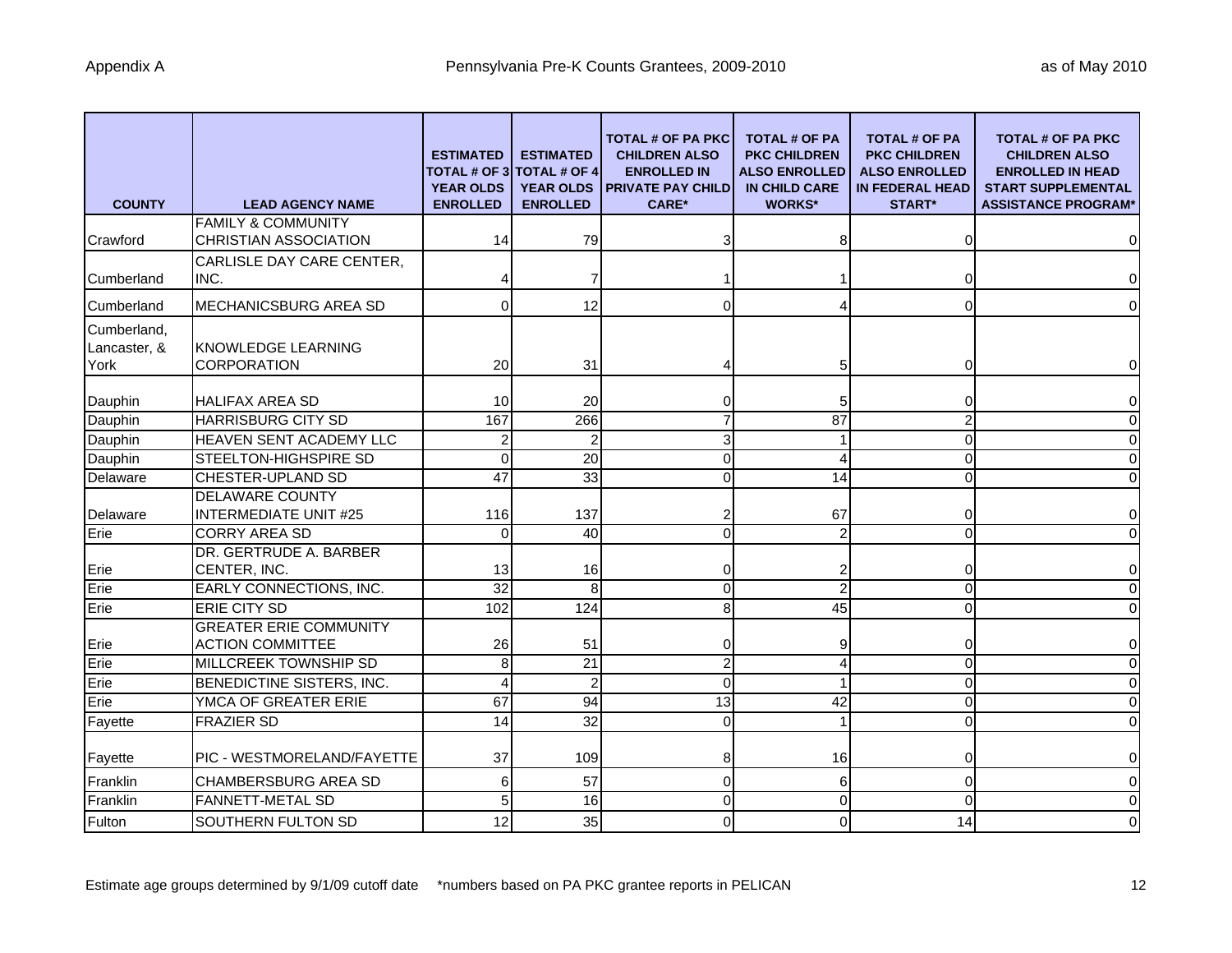| <b>COUNTY</b>                          | <b>LEAD AGENCY NAME</b>                                                                         | <b>ESTIMATED</b><br><b>TOTAL # OF 3</b><br><b>YEAR OLDS</b><br><b>ENROLLED</b> | <b>ESTIMATED</b><br><b>TOTAL # OF 4</b><br><b>YEAR OLDS</b><br><b>ENROLLED</b> | <b>TOTAL # OF PA PKC</b><br><b>CHILDREN ALSO</b><br><b>ENROLLED IN</b><br><b>PRIVATE PAY CHILD</b><br><b>CARE*</b> | <b>TOTAL # OF PA</b><br><b>PKC CHILDREN</b><br><b>ALSO ENROLLED</b><br><b>IN CHILD CARE</b><br><b>WORKS*</b> | <b>TOTAL # OF PA</b><br><b>PKC CHILDREN</b><br><b>ALSO ENROLLED</b><br><b>IN FEDERAL HEAD</b><br><b>START*</b> | <b>TOTAL # OF PA PKC</b><br><b>CHILDREN ALSO</b><br><b>ENROLLED IN HEAD</b><br><b>START SUPPLEMENTAL</b><br><b>ASSISTANCE PROGRAM*</b> |
|----------------------------------------|-------------------------------------------------------------------------------------------------|--------------------------------------------------------------------------------|--------------------------------------------------------------------------------|--------------------------------------------------------------------------------------------------------------------|--------------------------------------------------------------------------------------------------------------|----------------------------------------------------------------------------------------------------------------|----------------------------------------------------------------------------------------------------------------------------------------|
| Greene &                               | <b>COMMUNITY ACTION</b>                                                                         |                                                                                |                                                                                |                                                                                                                    |                                                                                                              |                                                                                                                |                                                                                                                                        |
| Washington<br>Huntingdon               | <b>SOUTHWEST</b><br>HUNTINGDON COUNTY CHILD &<br><b>ADULT DEVELOPMENT</b><br><b>CORPORATION</b> | 54<br>11                                                                       | 131<br>53                                                                      |                                                                                                                    | 10                                                                                                           | 0<br>0                                                                                                         | $\overline{0}$<br>$\overline{0}$                                                                                                       |
| Indiana                                | <b>GRAND BEGINNINGS</b><br>CHILDREN'S CENTER, INC.                                              |                                                                                | 15                                                                             |                                                                                                                    |                                                                                                              | 0                                                                                                              | $\overline{0}$                                                                                                                         |
| Indiana                                | <b>INDIANA COUNTY CHILD DAY</b><br>CARE PROGRAM, INC.                                           |                                                                                | 31                                                                             |                                                                                                                    |                                                                                                              | 0                                                                                                              | $\overline{0}$                                                                                                                         |
| Indiana                                | <b>MARION CENTER AREA SD</b>                                                                    | U                                                                              | 76                                                                             | 0                                                                                                                  |                                                                                                              | $\Omega$                                                                                                       | $\overline{0}$                                                                                                                         |
| Indiana                                | PENNS MANOR AREA SD                                                                             | U                                                                              | 24                                                                             | 0                                                                                                                  |                                                                                                              | $\Omega$                                                                                                       | $\overline{0}$                                                                                                                         |
| Lackawanna                             | <b>ABC KIDDIE KAMPUS</b>                                                                        |                                                                                | 23                                                                             |                                                                                                                    |                                                                                                              | $\Omega$                                                                                                       | $\overline{0}$                                                                                                                         |
| Lackawanna                             | <b>SUNSHINE &amp; RAINBOWS DAY</b><br><b>CARE CENTER</b>                                        | 13                                                                             | 48                                                                             | 20                                                                                                                 |                                                                                                              | 0                                                                                                              | $\overline{0}$                                                                                                                         |
| Lackawanna                             | WEE CARE DAY CARE (KMP,<br>INC.)                                                                |                                                                                | 15                                                                             | 8                                                                                                                  |                                                                                                              | 0                                                                                                              | $\overline{0}$                                                                                                                         |
| Lackawanna,<br>Susquehanna,<br>& Wayne | NORTHEASTERN CHILD CARE<br>SERVICES, INC.                                                       | 45                                                                             | 57                                                                             | 13                                                                                                                 | 24                                                                                                           | 0                                                                                                              | $\Omega$                                                                                                                               |
| Lackawanna &<br>Wayne                  | <b>SCRANTON-LACKA HMN DEV</b><br><b>AGY INC</b>                                                 | 15                                                                             | 60                                                                             |                                                                                                                    |                                                                                                              | 0                                                                                                              | $\overline{0}$                                                                                                                         |
| Lancaster                              | <b>COCALICO SD</b>                                                                              | 15                                                                             | 15                                                                             | 0                                                                                                                  | $\Omega$                                                                                                     | $\Omega$                                                                                                       | $\overline{0}$                                                                                                                         |
| Lancaster                              | HILDEBRANDT LEARNING<br>CENTERS, LLC                                                            | 15                                                                             | 25                                                                             |                                                                                                                    |                                                                                                              | 0                                                                                                              | $\overline{0}$                                                                                                                         |
| Lancaster                              | <b>LANCASTER SD</b>                                                                             | 30                                                                             | 141                                                                            | 25                                                                                                                 | 37                                                                                                           | $\Omega$                                                                                                       | $\overline{0}$                                                                                                                         |
| Lancaster                              | LITTLE PEOPLE DAY CARE<br>SCHOOL (SSB CORPORATION)                                              | 10                                                                             | 5                                                                              |                                                                                                                    |                                                                                                              | 0                                                                                                              | $\overline{0}$                                                                                                                         |
| <b>Lancaster</b>                       | CHILDCARE SERVICES, INC.<br>(OWL HILL LEARNING CENTERS)                                         | 8                                                                              | 27                                                                             |                                                                                                                    |                                                                                                              | 0                                                                                                              | $\overline{0}$                                                                                                                         |
| Lancaster &<br>Lebanon                 | LANCASTER-LEBANON IU #13                                                                        | 65                                                                             | 113                                                                            | 3                                                                                                                  | 21                                                                                                           | 30                                                                                                             | $\overline{0}$                                                                                                                         |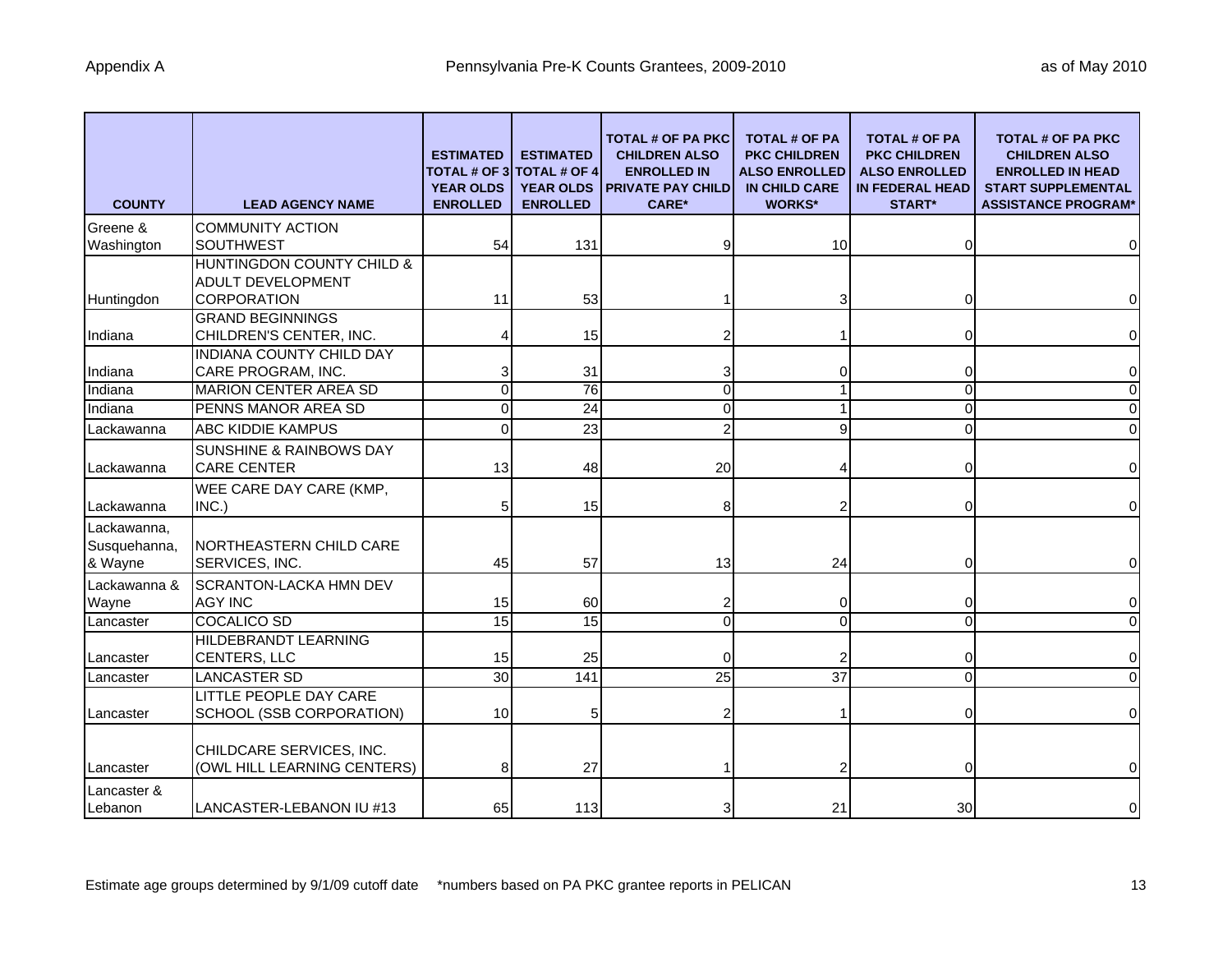| <b>COUNTY</b>           | <b>LEAD AGENCY NAME</b>                                           | <b>ESTIMATED</b><br><b>YEAR OLDS</b><br><b>ENROLLED</b> | <b>ESTIMATED</b><br><b>TOTAL # OF 3 TOTAL # OF 4</b><br><b>YEAR OLDS</b><br><b>ENROLLED</b> | TOTAL # OF PA PKC<br><b>CHILDREN ALSO</b><br><b>ENROLLED IN</b><br><b>PRIVATE PAY CHILD</b><br><b>CARE*</b> | <b>TOTAL # OF PA</b><br><b>PKC CHILDREN</b><br><b>ALSO ENROLLED</b><br><b>IN CHILD CARE</b><br><b>WORKS*</b> | <b>TOTAL # OF PA</b><br><b>PKC CHILDREN</b><br><b>ALSO ENROLLED</b><br><b>IN FEDERAL HEAD</b><br><b>START*</b> | <b>TOTAL # OF PA PKC</b><br><b>CHILDREN ALSO</b><br><b>ENROLLED IN HEAD</b><br><b>START SUPPLEMENTAL</b><br><b>ASSISTANCE PROGRAM*</b> |
|-------------------------|-------------------------------------------------------------------|---------------------------------------------------------|---------------------------------------------------------------------------------------------|-------------------------------------------------------------------------------------------------------------|--------------------------------------------------------------------------------------------------------------|----------------------------------------------------------------------------------------------------------------|----------------------------------------------------------------------------------------------------------------------------------------|
| Lawrence                | LAWRENCE COUNTY SOCIAL<br>SERVICES, INC.                          | 49                                                      | 47                                                                                          |                                                                                                             |                                                                                                              | $\Omega$                                                                                                       | $\mathbf 0$                                                                                                                            |
|                         | THE CUDDLE ZONE LEARNING                                          |                                                         |                                                                                             |                                                                                                             |                                                                                                              |                                                                                                                |                                                                                                                                        |
| Lehigh                  | CENTER, INC.                                                      | 28                                                      | 30                                                                                          | 6                                                                                                           | 16                                                                                                           | 0                                                                                                              | $\mathbf 0$                                                                                                                            |
| Lehigh &                | <b>COMMUNITY SERVICES FOR</b>                                     |                                                         |                                                                                             |                                                                                                             |                                                                                                              |                                                                                                                |                                                                                                                                        |
| Northampton             | CHILDREN, INC.                                                    | 44                                                      | 125                                                                                         |                                                                                                             | 26                                                                                                           | 77                                                                                                             | $\mathbf 0$                                                                                                                            |
| Lehigh &<br>Northampton | LEHIGH VALLEY CHILDREN'S<br>CENTER, INC.                          |                                                         | 94                                                                                          |                                                                                                             | 34                                                                                                           |                                                                                                                | $\pmb{0}$                                                                                                                              |
|                         | CHILD DEVELOPMENT COUNCIL<br>OF NORTHEASTERN<br>PENNSYLVANIA,     |                                                         |                                                                                             |                                                                                                             |                                                                                                              |                                                                                                                |                                                                                                                                        |
| Luzerne                 | <b>INCORPORATED</b>                                               |                                                         | 13                                                                                          |                                                                                                             |                                                                                                              | 0                                                                                                              | $\mathbf 0$                                                                                                                            |
| Luzerne                 | <b>GREATER NANTICOKE AREA SD</b>                                  | 10                                                      | $\overline{27}$                                                                             | 0                                                                                                           | $\Omega$                                                                                                     | $\Omega$                                                                                                       | $\mathbf 0$                                                                                                                            |
| Luzerne                 | <b>HAZLETON AREA SD</b>                                           | $\overline{25}$                                         | 113                                                                                         |                                                                                                             | 14                                                                                                           | $\Omega$                                                                                                       | $\mathbf 0$                                                                                                                            |
| Luzerne                 | LUZERNE COUNTY HEAD START,<br>INC.                                | 51                                                      | 87                                                                                          |                                                                                                             | 6                                                                                                            |                                                                                                                | $\mathbf 0$                                                                                                                            |
| Luzerne                 | RAINBOW HILL SCHOOL, INC.                                         | $\overline{12}$                                         | $\overline{17}$                                                                             |                                                                                                             | $\Omega$                                                                                                     | $\Omega$                                                                                                       | $\mathbf 0$                                                                                                                            |
| Lycoming                | <b>EAST LYCOMING SD</b>                                           | $\Omega$                                                | $\overline{53}$                                                                             | 0                                                                                                           | $\Omega$                                                                                                     | 3                                                                                                              | $\mathbf 0$                                                                                                                            |
| Lycoming                | JERSEY SHORE AREA SD                                              | $\Omega$                                                | $\overline{20}$                                                                             | 0                                                                                                           |                                                                                                              | $\Omega$                                                                                                       | $\mathbf 0$                                                                                                                            |
| Lycoming                | <b>MONTGOMERY AREA SD</b>                                         | U                                                       | $\overline{50}$                                                                             | 0                                                                                                           |                                                                                                              | $\Omega$                                                                                                       | $\mathbf 0$                                                                                                                            |
| McKean                  | SMETHPORT AREA SD                                                 |                                                         | $\overline{57}$                                                                             | O                                                                                                           |                                                                                                              |                                                                                                                | $\mathbf 0$                                                                                                                            |
| Mercer                  | <b>COMMUNITY ACTION</b><br>PARTNERSHIP OF MERCER<br><b>COUNTY</b> | 41                                                      | 62                                                                                          | 11                                                                                                          | 11                                                                                                           | 0                                                                                                              | $\mathbf 0$                                                                                                                            |
| Mercer                  | ZION FAMILY SERVICES, INC.                                        | 5                                                       |                                                                                             | $\Omega$                                                                                                    | $\Omega$                                                                                                     | $\Omega$                                                                                                       | $\Omega$                                                                                                                               |
| Mifflin                 | HIDE-N-SEEK CHRISTIAN DAY<br><b>CARE</b>                          |                                                         | 15                                                                                          | 0                                                                                                           |                                                                                                              | $\Omega$                                                                                                       | $\pmb{0}$                                                                                                                              |
| Mifflin                 | <b>SNYDER UNION MIFFLIN CHILD</b><br>DEVELOPMENT, INC.            |                                                         | 12                                                                                          | 6                                                                                                           |                                                                                                              | $\Omega$                                                                                                       | $\mathbf 0$                                                                                                                            |
| Monroe                  | POCONO SERVICES FOR<br><b>FAMILIES &amp; CHILDREN</b>             |                                                         | 14                                                                                          |                                                                                                             |                                                                                                              |                                                                                                                | $\pmb{0}$                                                                                                                              |
| Monroe                  | THE GROWING PLACE CHILD<br><b>CARE CENTERS</b>                    | 22                                                      | 50                                                                                          | 0                                                                                                           |                                                                                                              |                                                                                                                | $\pmb{0}$                                                                                                                              |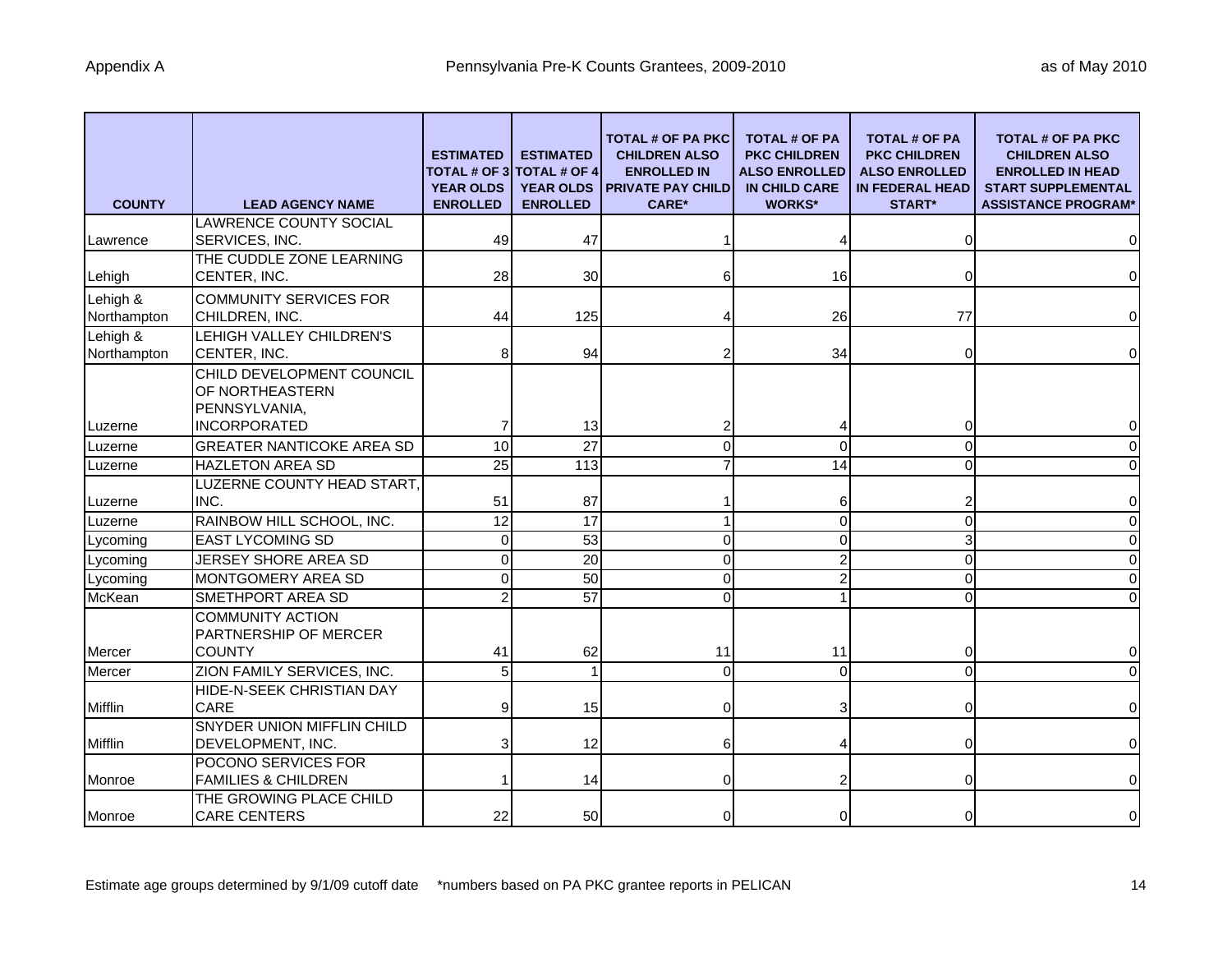| <b>COUNTY</b>  | <b>LEAD AGENCY NAME</b>                                                   | <b>ESTIMATED</b><br><b>TOTAL # OF 3</b><br><b>YEAR OLDS</b><br><b>ENROLLED</b> | <b>ESTIMATED</b><br><b>TOTAL # OF 4</b><br><b>YEAR OLDS</b><br><b>ENROLLED</b> | <b>TOTAL # OF PA PKC</b><br><b>CHILDREN ALSO</b><br><b>ENROLLED IN</b><br><b>PRIVATE PAY CHILD</b><br><b>CARE*</b> | <b>TOTAL # OF PA</b><br><b>PKC CHILDREN</b><br><b>ALSO ENROLLED</b><br><b>IN CHILD CARE</b><br><b>WORKS*</b> | <b>TOTAL # OF PA</b><br><b>PKC CHILDREN</b><br><b>ALSO ENROLLED</b><br><b>IN FEDERAL HEAD</b><br><b>START*</b> | <b>TOTAL # OF PA PKC</b><br><b>CHILDREN ALSO</b><br><b>ENROLLED IN HEAD</b><br><b>START SUPPLEMENTAL</b><br><b>ASSISTANCE PROGRAM*</b> |
|----------------|---------------------------------------------------------------------------|--------------------------------------------------------------------------------|--------------------------------------------------------------------------------|--------------------------------------------------------------------------------------------------------------------|--------------------------------------------------------------------------------------------------------------|----------------------------------------------------------------------------------------------------------------|----------------------------------------------------------------------------------------------------------------------------------------|
| Monroe         | TOBYHANNA KIDS, INC.                                                      | 20                                                                             | 23                                                                             | 2                                                                                                                  |                                                                                                              | 0                                                                                                              | 0                                                                                                                                      |
| Monroe         | WEE WONS INC.                                                             | 12                                                                             | 12                                                                             |                                                                                                                    |                                                                                                              | $\Omega$                                                                                                       | $\overline{0}$                                                                                                                         |
| Montgomery     | DAY CARE CENTERS, INC.                                                    |                                                                                | 15                                                                             | 22                                                                                                                 |                                                                                                              | 0                                                                                                              | $\overline{0}$                                                                                                                         |
| Montgomery     | JENKINTOWN DAY NURSERY                                                    | q                                                                              | 12                                                                             | 12                                                                                                                 |                                                                                                              | $\Omega$                                                                                                       | $\Omega$                                                                                                                               |
| Montgomery     | MONTGOMERY COUNTY<br><b>COMMUNITY COLLEGE</b><br><b>CHILDREN'S CENTER</b> | 23                                                                             | 53                                                                             | 6                                                                                                                  | 12                                                                                                           | 0                                                                                                              | $\overline{0}$                                                                                                                         |
| Montgomery     | FREEDOM VALLEY YMCA                                                       | 3                                                                              | 19                                                                             | 12                                                                                                                 | 6                                                                                                            | $\Omega$                                                                                                       | $\overline{0}$                                                                                                                         |
| Montgomery     | STEP-BY-STEP, INC.                                                        | 10                                                                             | 13                                                                             | 10                                                                                                                 |                                                                                                              | 0                                                                                                              | $\overline{0}$                                                                                                                         |
| Montour        | <b>DANVILLE AREA SD</b>                                                   | 8                                                                              | $\overline{9}$                                                                 | 4                                                                                                                  |                                                                                                              | $\Omega$                                                                                                       | $\overline{0}$                                                                                                                         |
| Northampton    | <b>BETHLEHEM AREA SD</b>                                                  | 41                                                                             | 58                                                                             | 0                                                                                                                  | 10                                                                                                           | $\Omega$                                                                                                       | $\overline{0}$                                                                                                                         |
| Northampton    | THE FAMILY YMCA OF EASTON,<br>PHILLIPSBURG                                | 41                                                                             | 37                                                                             | 14                                                                                                                 |                                                                                                              | 0                                                                                                              | $\overline{0}$                                                                                                                         |
| Northampton    | NORTHAMPTON AREA<br><b>COMMUNITY COLLEGE</b>                              | 13                                                                             | 8                                                                              |                                                                                                                    |                                                                                                              | 0                                                                                                              | $\overline{0}$                                                                                                                         |
| Northumberland | CENTRAL SUSQUEHANNA IU 16                                                 | $\overline{13}$                                                                | 38                                                                             | 0                                                                                                                  |                                                                                                              | $\Omega$                                                                                                       | $\overline{0}$                                                                                                                         |
|                | Northumberland MOUNT CARMEL AREA SD                                       |                                                                                | 42                                                                             | ი                                                                                                                  |                                                                                                              | 0                                                                                                              | $\overline{0}$                                                                                                                         |
| Perry          | <b>NEWPORT SD</b>                                                         |                                                                                | $\overline{13}$                                                                | 5                                                                                                                  |                                                                                                              | $\Omega$                                                                                                       | $\overline{0}$                                                                                                                         |
| Philadelphia   | PHILADELPHIA CITY SD                                                      | 1,013                                                                          | 1,393                                                                          | 248                                                                                                                | 575                                                                                                          | 59                                                                                                             | 30                                                                                                                                     |
| Pike           | DELAWARE VALLEY SD                                                        | 12                                                                             | 40                                                                             |                                                                                                                    |                                                                                                              | 0                                                                                                              | $\overline{0}$                                                                                                                         |
| Potter         | <b>AUSTIN AREA SD</b>                                                     | 8                                                                              | 6                                                                              | $\Omega$                                                                                                           |                                                                                                              | $\Omega$                                                                                                       | $\Omega$                                                                                                                               |
| Potter         | <b>OSWAYO VALLEY SD</b>                                                   | O                                                                              | 22                                                                             | $\Omega$                                                                                                           | 0                                                                                                            | $\Omega$                                                                                                       | $\Omega$                                                                                                                               |
| Schuylkill     | CHILD DEVELOPMENT, INC.                                                   | 35                                                                             | 50                                                                             | 0                                                                                                                  |                                                                                                              | $\Omega$                                                                                                       | $\overline{0}$                                                                                                                         |
| Schuylkill     | DAWN TO DUSK LEARNING AND<br>CHILD CARE CENTER                            | 8                                                                              | 7                                                                              |                                                                                                                    |                                                                                                              | 0                                                                                                              | $\overline{0}$                                                                                                                         |
| Somerset       | TABLELAND SERVICES, INC.                                                  | 34                                                                             | 103                                                                            | 0                                                                                                                  | 6                                                                                                            | $\overline{2}$                                                                                                 | $\overline{0}$                                                                                                                         |
| Somerset       | <b>TURKEYFOOT VALLEY AREA SD</b>                                          |                                                                                | 15                                                                             | 0                                                                                                                  |                                                                                                              | $\Omega$                                                                                                       | $\overline{0}$                                                                                                                         |
| Susquehanna    | FOREST CITY REGIONAL SD                                                   |                                                                                | 51                                                                             | 5                                                                                                                  |                                                                                                              | 18                                                                                                             | $\overline{0}$                                                                                                                         |
| Susquehanna    | <b>MOUNTAIN VIEW SD</b>                                                   |                                                                                | 19                                                                             | 0                                                                                                                  |                                                                                                              | $\Omega$                                                                                                       | $\overline{0}$                                                                                                                         |